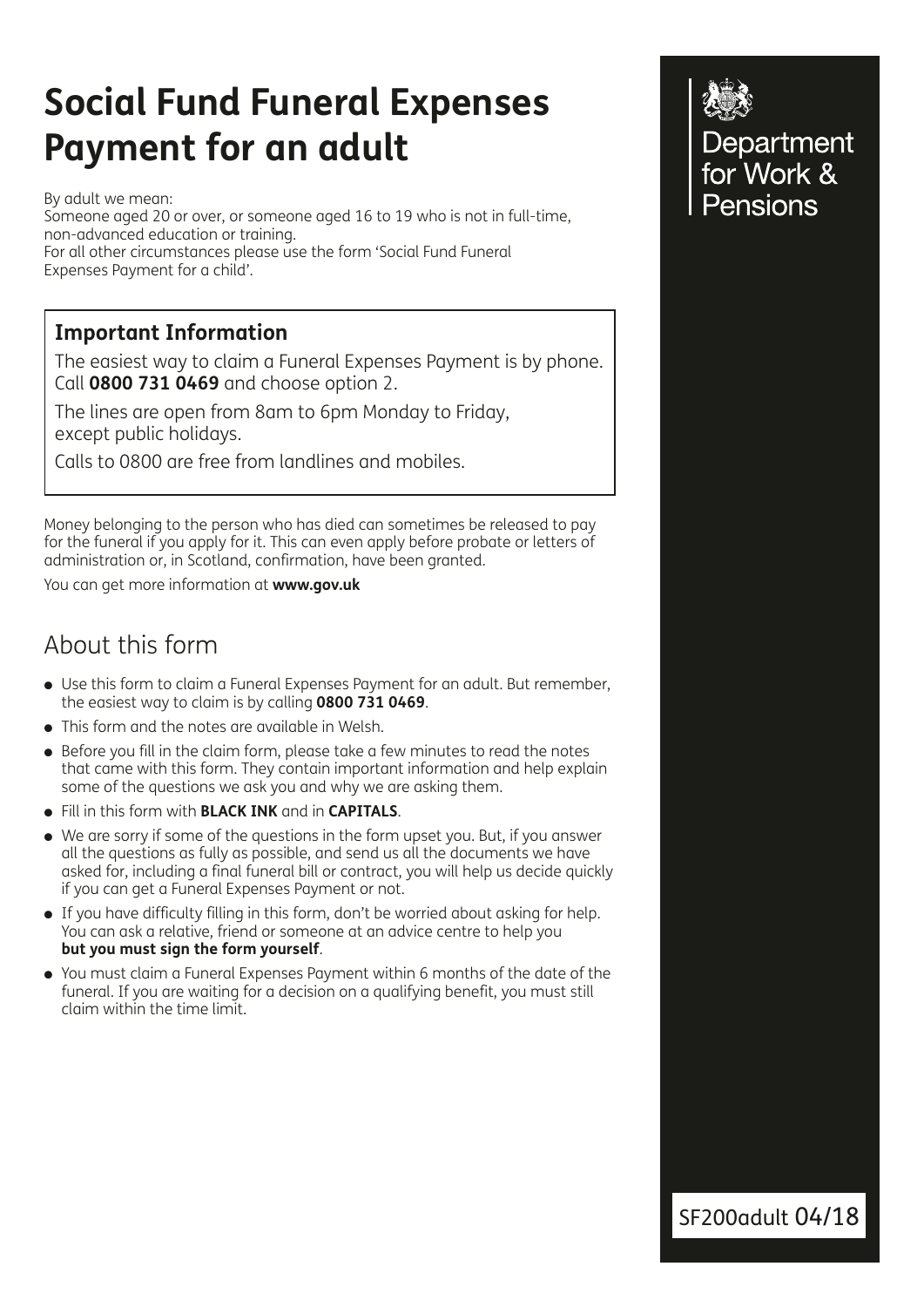# **Part 1: About you and your partner**

| Do you have a partner?<br>We use partner to mean<br>• a person you live with who is your<br>husband, wife or civil partner, or<br>• a person you live with as if you<br>are a married couple.             | Tell us your details below.<br>No<br>Tell us about you and your partner below.<br>Yes<br>If your partner is the person who has died do not complete their<br>details in the partner section below but tell us about them in Part 2. |                           |  |
|-----------------------------------------------------------------------------------------------------------------------------------------------------------------------------------------------------------|-------------------------------------------------------------------------------------------------------------------------------------------------------------------------------------------------------------------------------------|---------------------------|--|
|                                                                                                                                                                                                           | You                                                                                                                                                                                                                                 | <b>Your partner</b>       |  |
| <b>National Insurance (NI) number</b><br>You can find the number on a<br>National Insurance (NI) numbercard,<br>letters about benefit, or payslips.                                                       | Letters Numbers<br>Letter                                                                                                                                                                                                           | Letters Numbers<br>Letter |  |
| If you do not know your National<br>Insurance number, have you ever<br>had one or used one at any time?                                                                                                   | No<br>Yes                                                                                                                                                                                                                           | No<br>Yes                 |  |
| Surname or family name                                                                                                                                                                                    | Mr / Mrs / Miss / Ms                                                                                                                                                                                                                | Mr / Mrs / Miss / Ms      |  |
| All other names, in full                                                                                                                                                                                  |                                                                                                                                                                                                                                     |                           |  |
| Date of birth                                                                                                                                                                                             | $\sqrt{2}$                                                                                                                                                                                                                          |                           |  |
| Daytime phone number, if you have one.                                                                                                                                                                    |                                                                                                                                                                                                                                     |                           |  |
| We may need to contact you by phone to<br>get more information or to let you know<br>when we have made a decision on your<br>claim. Please note that our number may<br>show as 0800, unknown or withheld. |                                                                                                                                                                                                                                     |                           |  |
| Mobile phone number if you have one.<br>If you have a mobile phone we will text<br>you to let you know that we have got<br>your claim.                                                                    |                                                                                                                                                                                                                                     |                           |  |
| <b>Email</b> , if you have one.                                                                                                                                                                           |                                                                                                                                                                                                                                     |                           |  |
| <b>Current address</b><br>Please tell us your current address, and<br>tell us your partner's current address,<br>if it's different.                                                                       | Postcode                                                                                                                                                                                                                            | Postcode                  |  |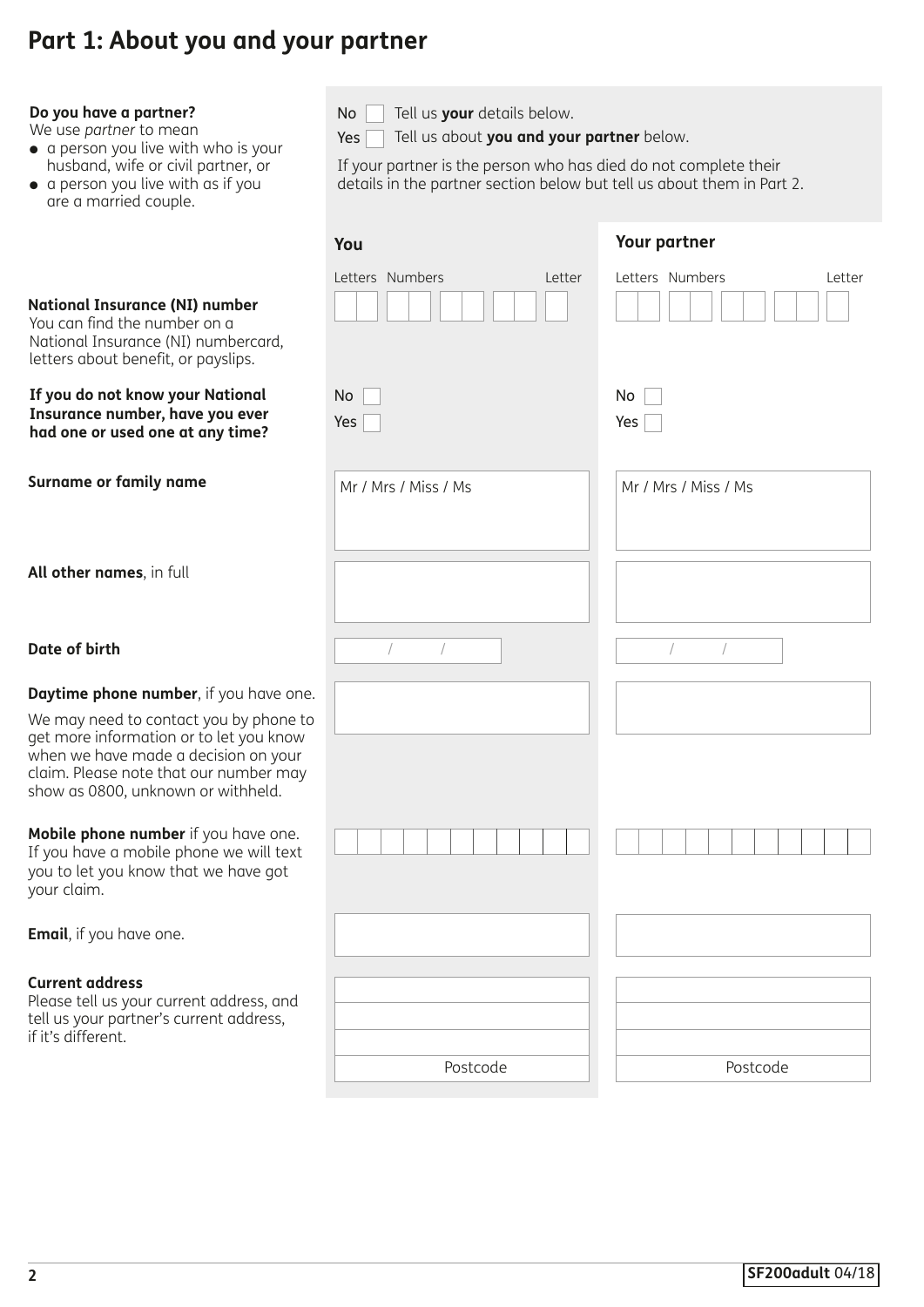# **Part 2: About the person who has died**

| Their surname or family name                                                                                                                                                                     | Mr/Mrs/Miss/Ms               |
|--------------------------------------------------------------------------------------------------------------------------------------------------------------------------------------------------|------------------------------|
| Their other names, in full                                                                                                                                                                       |                              |
| Their date of birth                                                                                                                                                                              | $\sqrt{2}$                   |
| The date they died                                                                                                                                                                               |                              |
| The date of funeral if known                                                                                                                                                                     |                              |
| <b>Their address</b>                                                                                                                                                                             |                              |
|                                                                                                                                                                                                  | Postcode                     |
|                                                                                                                                                                                                  |                              |
| Their National Insurance (NI) number                                                                                                                                                             | Numbers<br>Letters<br>Letter |
| Will the funeral take place in the<br><b>United Kingdom (UK)?</b><br>The UK is England, Scotland, Wales<br>and Northern Ireland.                                                                 | No<br>Yes                    |
| If the funeral is not in the UK, in<br>which country will it take place?<br>Please see the notes booklet. If the<br>funeral is not in one of the countries<br>shown, you <b>cannot</b> get help. |                              |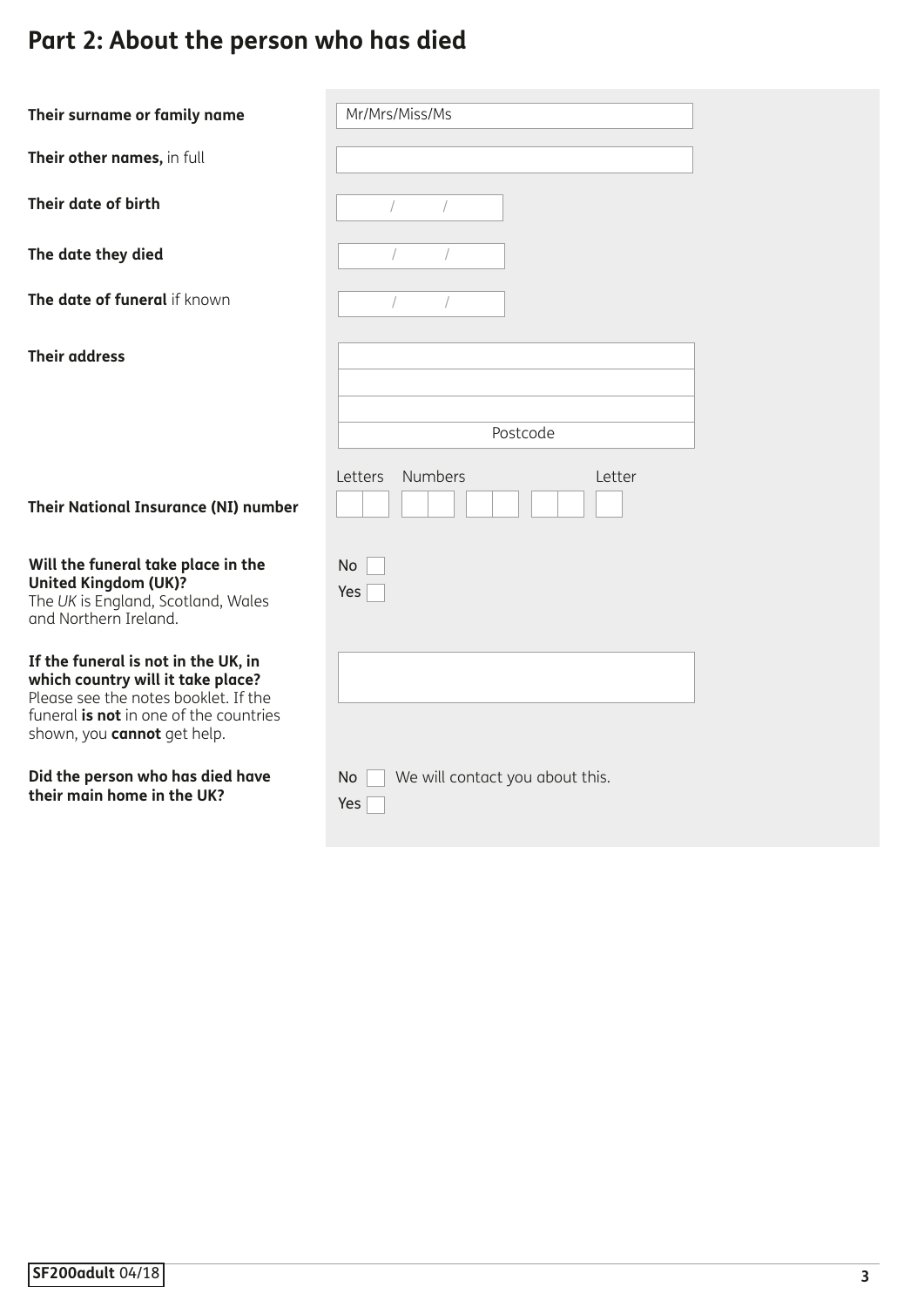# **Part 3: About paying for the funeral**

| Have you or your partner taken<br>responsibility for the funeral<br>expenses?                                                                                                  | No<br>You will not be able to get a Funeral Expenses Payment.<br>Yes |
|--------------------------------------------------------------------------------------------------------------------------------------------------------------------------------|----------------------------------------------------------------------|
| Is the bill for the funeral in your<br>name or your partner's name?                                                                                                            | No<br>Yes                                                            |
| If you ticked No, please say why you are<br>responsible for paying the bill.<br>For example, someone may have made<br>the arrangements on your behalf<br>because you were ill. |                                                                      |
| Has anyone else claimed a Funeral<br><b>Expenses Payment for this person?</b>                                                                                                  | No<br>Yes<br>Please tell us about them.                              |
| Their full name                                                                                                                                                                | Mr / Mrs / Miss / Ms                                                 |
| Their date of birth                                                                                                                                                            |                                                                      |
| Their NI number                                                                                                                                                                | Numbers<br>Letter<br>Letters                                         |
| Their address                                                                                                                                                                  | Postcode                                                             |
| Please tell us why they have claimed<br>a Funeral Expenses Payment for<br>this person?                                                                                         |                                                                      |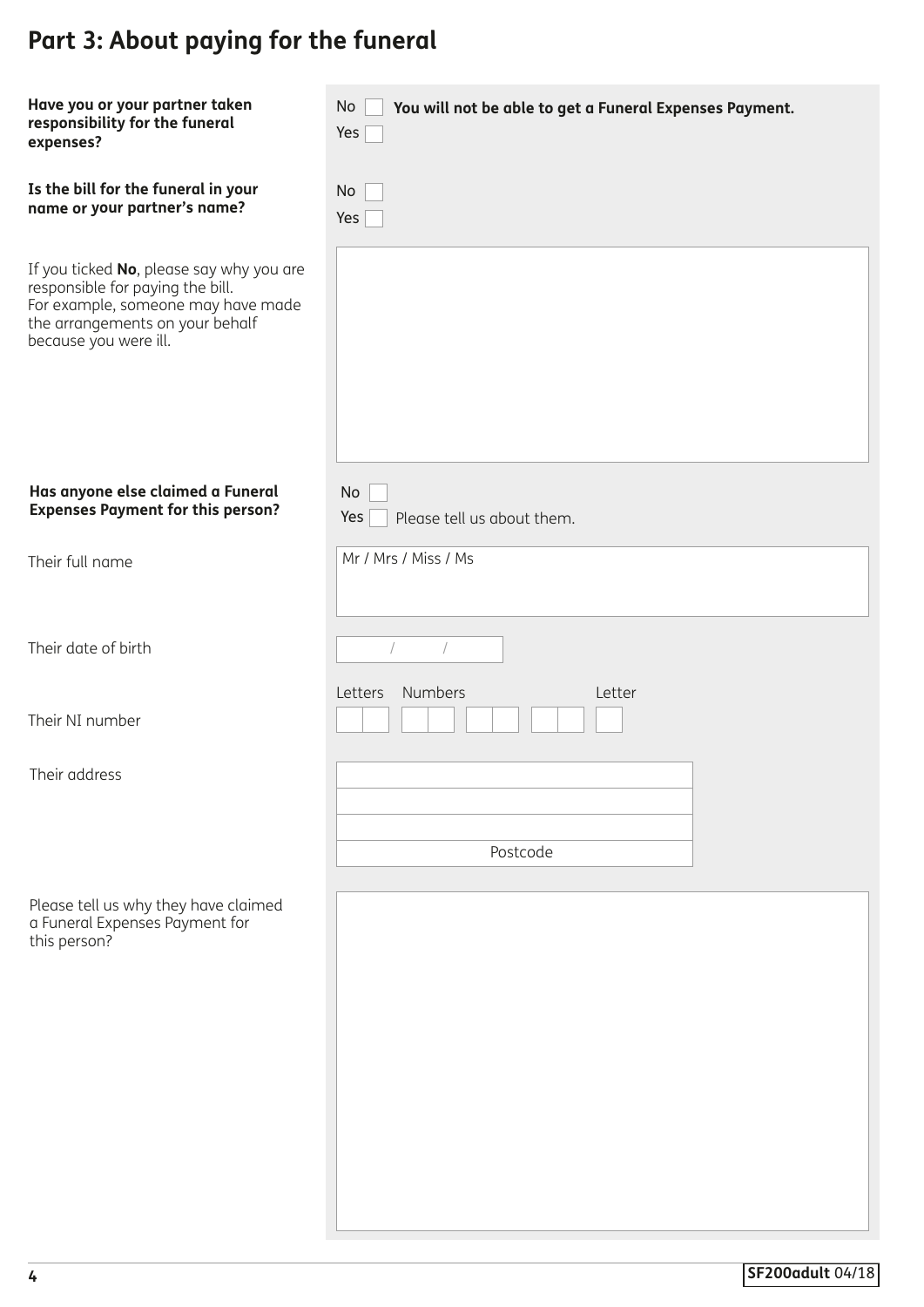## **Part 4: About benefits**

| Are you or your partner getting any of<br>the following:<br>• Universal Credit<br>• Income Support<br>• income-based Jobseeker's Allowance<br>• income-related Employment and<br>Support Allowance<br>• Pension Credit<br>• The disability or severe disability<br>element of Working Tax Credit<br>• Child Tax Credit<br>• Housing Benefit<br>• Support for Mortgage Interest                              | N <sub>o</sub><br>Please tell us which benefits you are getting<br>Yes<br>If you or your partner are <b>getting</b> Housing Benefit, send us the latest<br>letter from the council which tells you that you are entitled to Housing<br>Benefit. Send it with this form.                                                                                                                             |
|-------------------------------------------------------------------------------------------------------------------------------------------------------------------------------------------------------------------------------------------------------------------------------------------------------------------------------------------------------------------------------------------------------------|-----------------------------------------------------------------------------------------------------------------------------------------------------------------------------------------------------------------------------------------------------------------------------------------------------------------------------------------------------------------------------------------------------|
| Are you or your partner waiting to hear<br>about a claim for any of the following:<br>• Universal Credit<br>• Income Support<br>• income-based Jobseeker's Allowance<br>• income-related Employment and<br>Support Allowance<br>• Pension Credit<br>• The disability or severe disability<br>element of Working Tax Credit<br>Child Tax Credit<br><b>Housing Benefit</b><br>• Support for Mortgage Interest | No<br>Please tell us which benefits you are waiting to hear about.<br>Yes<br>If you or your partner are waiting to hear about a claim for<br>Housing Benefit, do not wait until you hear about the claim.<br>Send this form to us.<br>You will get a letter from the council to tell you if you can get<br>Housing Benefit. Send this letter to us as soon as you can.<br>Now go to <b>Part 5</b> . |



 If you or your partner are not getting, or waiting to hear about a claim for any of the above benefits, you will **not** be able to get a Funeral Expenses Payment.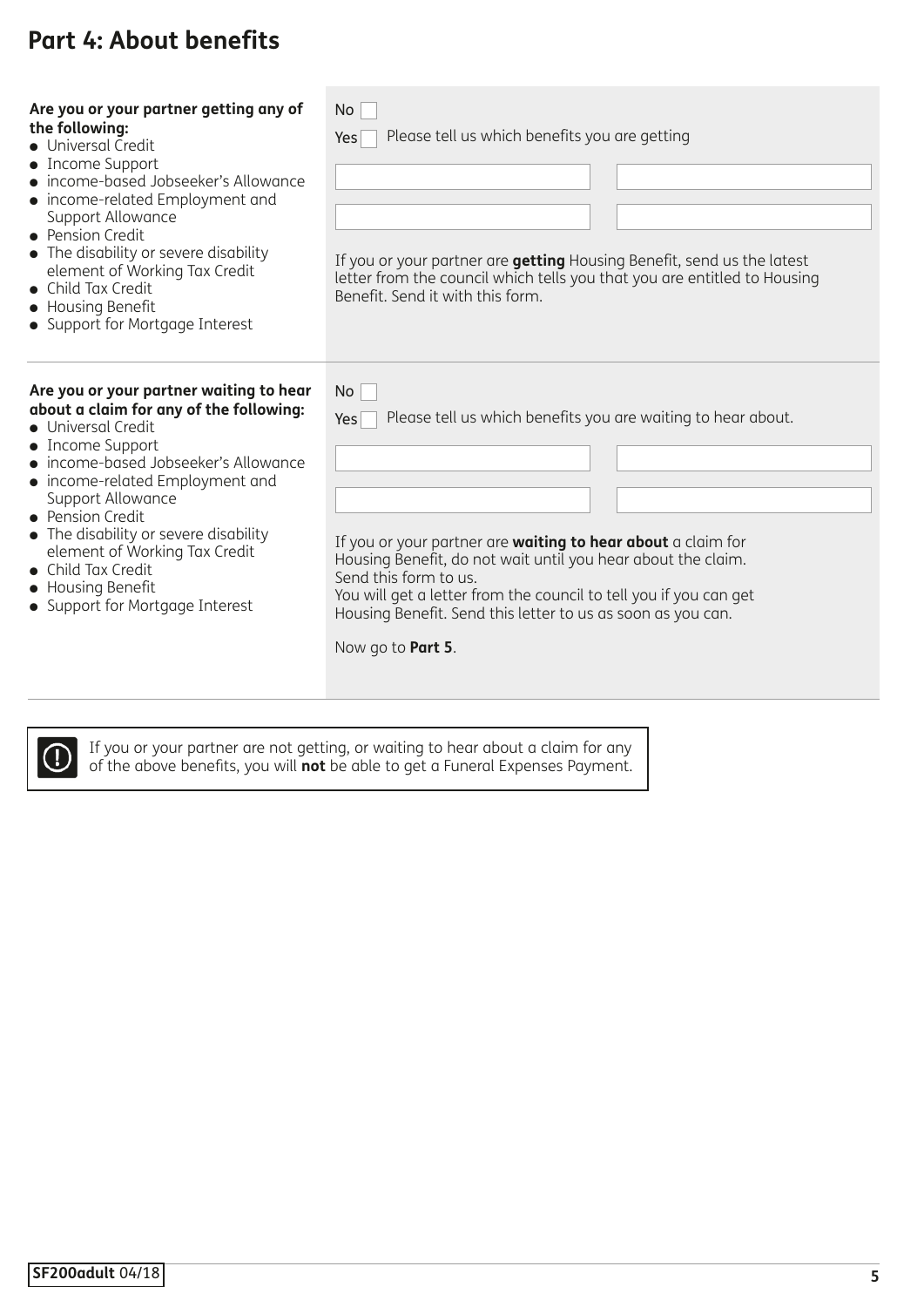| Was the person who died your<br>partner who you were living with at<br>the time of their death, or you had<br>been living with immediately before<br>one or both of you moved into a care<br>home?<br>We use partner to mean<br>• a person you live with who is your<br>husband, wife or civil partner, or<br>• a person you live with as if you are a<br>married couple.<br>Please tell us their relationship to you<br>For example, they were your son,<br>daughter, sister, brother,<br>daughter-in-law, father-in-law,<br>step-parent, step-son,<br>step-daughter-in-law, close friend. | No<br>Yes<br>Please go to Part 6.       |
|---------------------------------------------------------------------------------------------------------------------------------------------------------------------------------------------------------------------------------------------------------------------------------------------------------------------------------------------------------------------------------------------------------------------------------------------------------------------------------------------------------------------------------------------------------------------------------------------|-----------------------------------------|
| Is there a surviving partner of the<br>person who has died?                                                                                                                                                                                                                                                                                                                                                                                                                                                                                                                                 | No<br>Please tell us about them.<br>Yes |
| Their full name                                                                                                                                                                                                                                                                                                                                                                                                                                                                                                                                                                             | Mr / Mrs / Miss / Ms                    |
| Their address                                                                                                                                                                                                                                                                                                                                                                                                                                                                                                                                                                               | Postcode                                |
| Please tell us why this person is not<br>claiming the Funeral Expenses<br>Payment.                                                                                                                                                                                                                                                                                                                                                                                                                                                                                                          |                                         |
| Did the person who has died have any<br>other surviving parents or children?<br>Do not include yourself or any children<br>of the person who has died if Child<br>Benefit is still in payment for them.                                                                                                                                                                                                                                                                                                                                                                                     | No<br>Please go to page 12.<br>Yes      |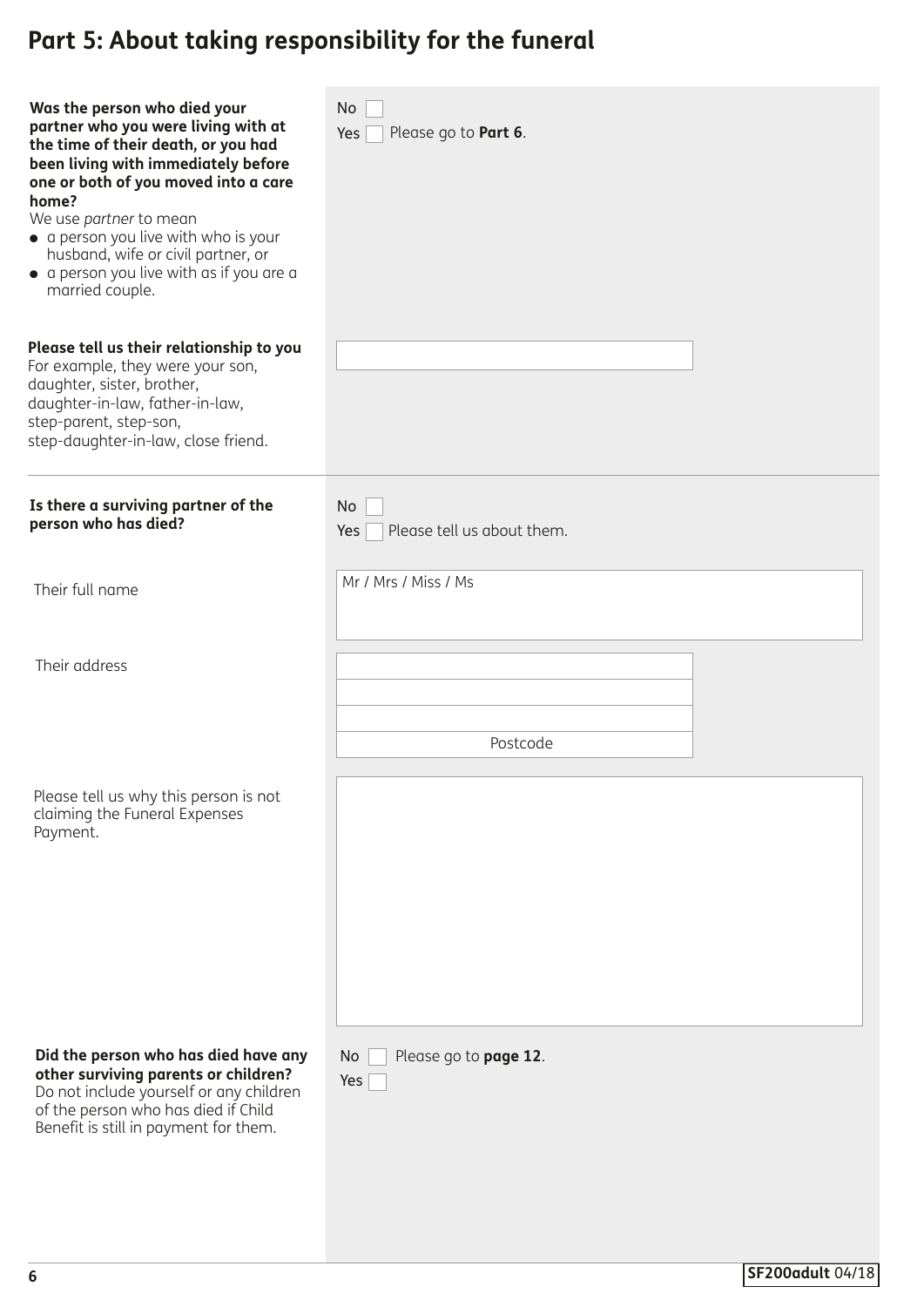**Had the relationship between the person who has died and any of the surviving parents or children broken down?**

| Yes | Please tell us their full names.                                                 |  |  |  |
|-----|----------------------------------------------------------------------------------|--|--|--|
|     |                                                                                  |  |  |  |
|     |                                                                                  |  |  |  |
|     | Please tell us how the family relationship<br>had broken down, and for how long. |  |  |  |
|     |                                                                                  |  |  |  |
|     |                                                                                  |  |  |  |
|     |                                                                                  |  |  |  |
|     |                                                                                  |  |  |  |
|     |                                                                                  |  |  |  |
|     |                                                                                  |  |  |  |
|     |                                                                                  |  |  |  |
|     |                                                                                  |  |  |  |
|     |                                                                                  |  |  |  |
|     |                                                                                  |  |  |  |
|     |                                                                                  |  |  |  |
|     |                                                                                  |  |  |  |
|     |                                                                                  |  |  |  |
|     |                                                                                  |  |  |  |
|     |                                                                                  |  |  |  |
|     |                                                                                  |  |  |  |
|     |                                                                                  |  |  |  |
|     |                                                                                  |  |  |  |
|     |                                                                                  |  |  |  |
|     |                                                                                  |  |  |  |
|     |                                                                                  |  |  |  |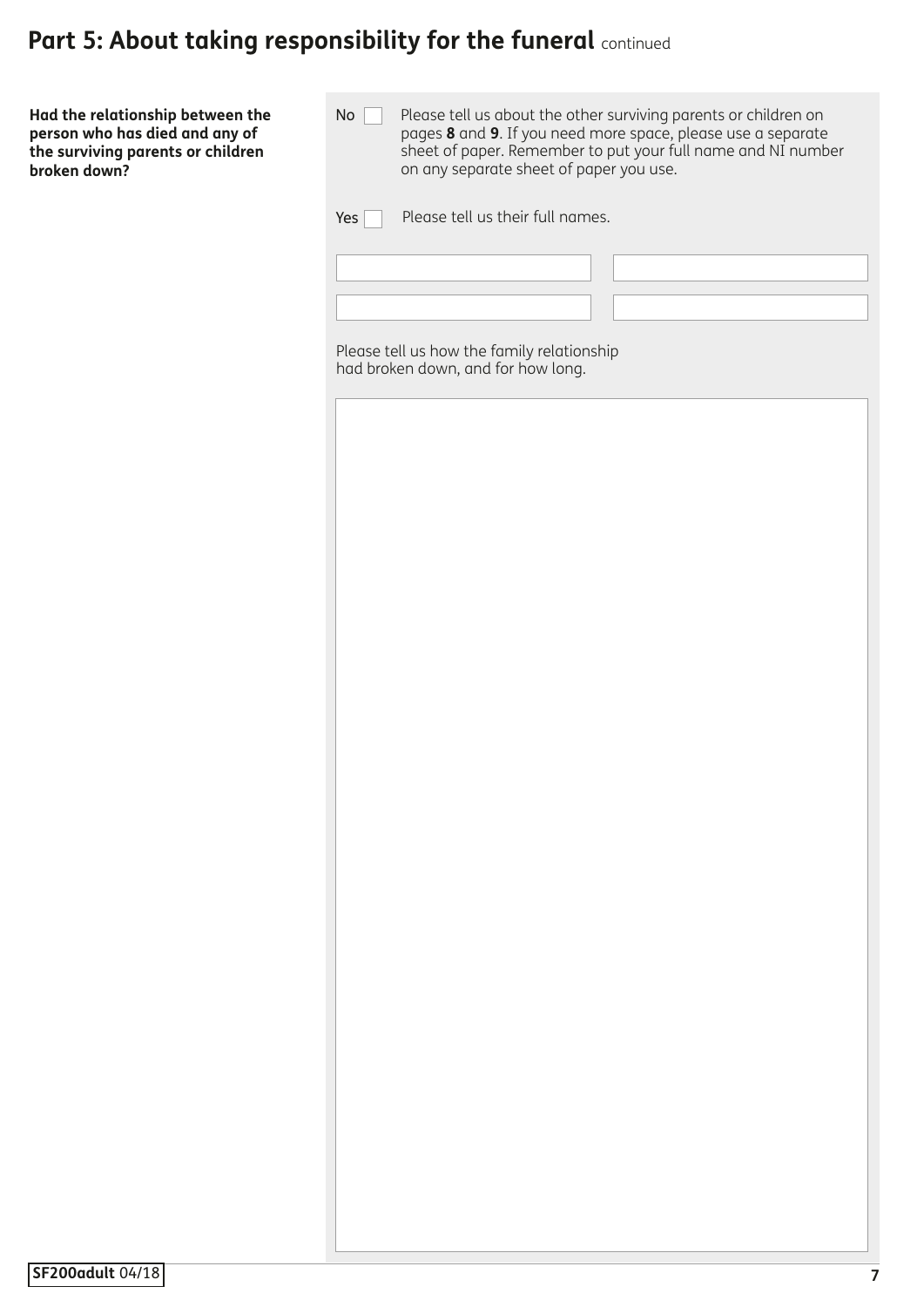**Tell us about any other surviving parents or children of the person who has died. It is important that you give us as much information as possible.**

|                                                                    | <b>Parent or child 1</b>                                                                                                           | <b>Parent or child 2</b>                                                                                                                                                                                     |
|--------------------------------------------------------------------|------------------------------------------------------------------------------------------------------------------------------------|--------------------------------------------------------------------------------------------------------------------------------------------------------------------------------------------------------------|
| Their full name                                                    | Mr / Mrs / Miss / Ms                                                                                                               | Mr / Mrs / Miss / Ms                                                                                                                                                                                         |
| <b>Their address</b>                                               |                                                                                                                                    |                                                                                                                                                                                                              |
|                                                                    | Postcode                                                                                                                           | Postcode                                                                                                                                                                                                     |
| Their relationship to the person<br>who has died                   |                                                                                                                                    |                                                                                                                                                                                                              |
| Their date of birth                                                | Letters Numbers<br>Letter                                                                                                          | Letters Numbers<br>Letter                                                                                                                                                                                    |
| Their NI number, if you know it.                                   |                                                                                                                                    |                                                                                                                                                                                                              |
| Do they get a qualifying benefit?<br>Please see the notes booklet. | Yes<br>write Don't know in the box.<br>No.<br>the Local Authority or Local Government?                                             | Please tell us which benefits they are getting. If you don't know,<br>If they don't get a qualifying benefit, are they resident in a care<br>establishment and their expenses are met in whole or in part by |
|                                                                    | Don't know<br>We will contact<br>you about this.<br>No<br>Yes                                                                      | Don't know<br>We will contact<br>you about this.<br><b>No</b><br>Yes                                                                                                                                         |
| Did they keep in touch with the<br>person who has died?            | No<br>How often did they<br>Yes<br>keep in touch?<br>How did they keep in touch?<br>For example, by visit, telephone<br>or letter. | No<br>How often did they<br>Yes<br>keep in touch?<br>How did they keep in touch?<br>For example, by visit, telephone<br>or letter.                                                                           |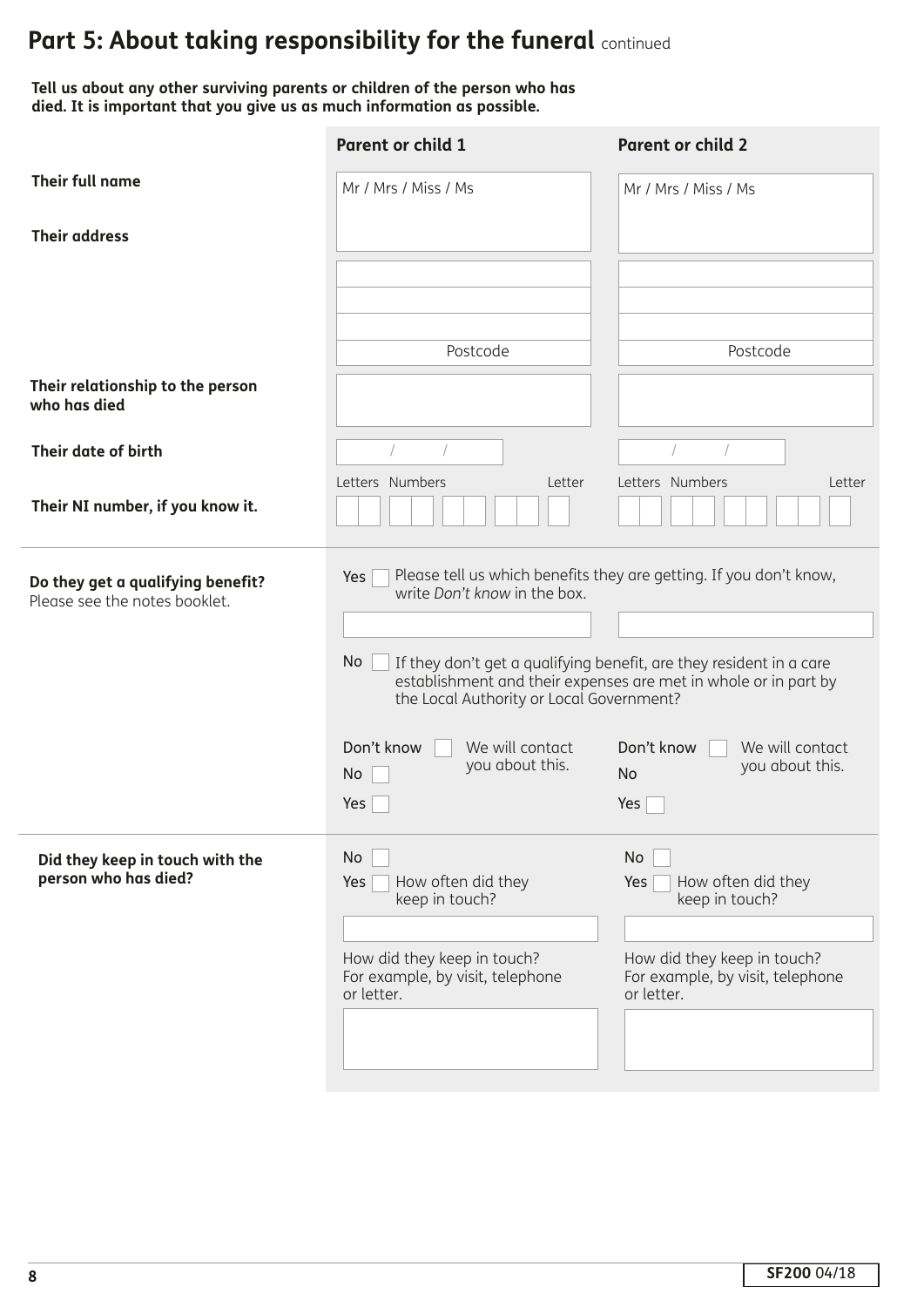|                                                                                                                   | <b>Parent or child 1</b> | <b>Parent or child 2</b> |
|-------------------------------------------------------------------------------------------------------------------|--------------------------|--------------------------|
| Did they give domestic or caring help<br>to the person who has died?                                              | No<br>Yes                | No<br>Yes                |
| Did they go on social outings or<br>holidays with the person who has died?                                        | <b>No</b><br>Yes         | <b>No</b><br>Yes         |
| Was the contact they had with the<br>person who has died limited because<br>of work or domestic responsibilities? | No<br>Yes                | No.<br>Yes               |
| Tell us anything else about their<br>relationship with the person who has<br>died that might be relevant.         |                          |                          |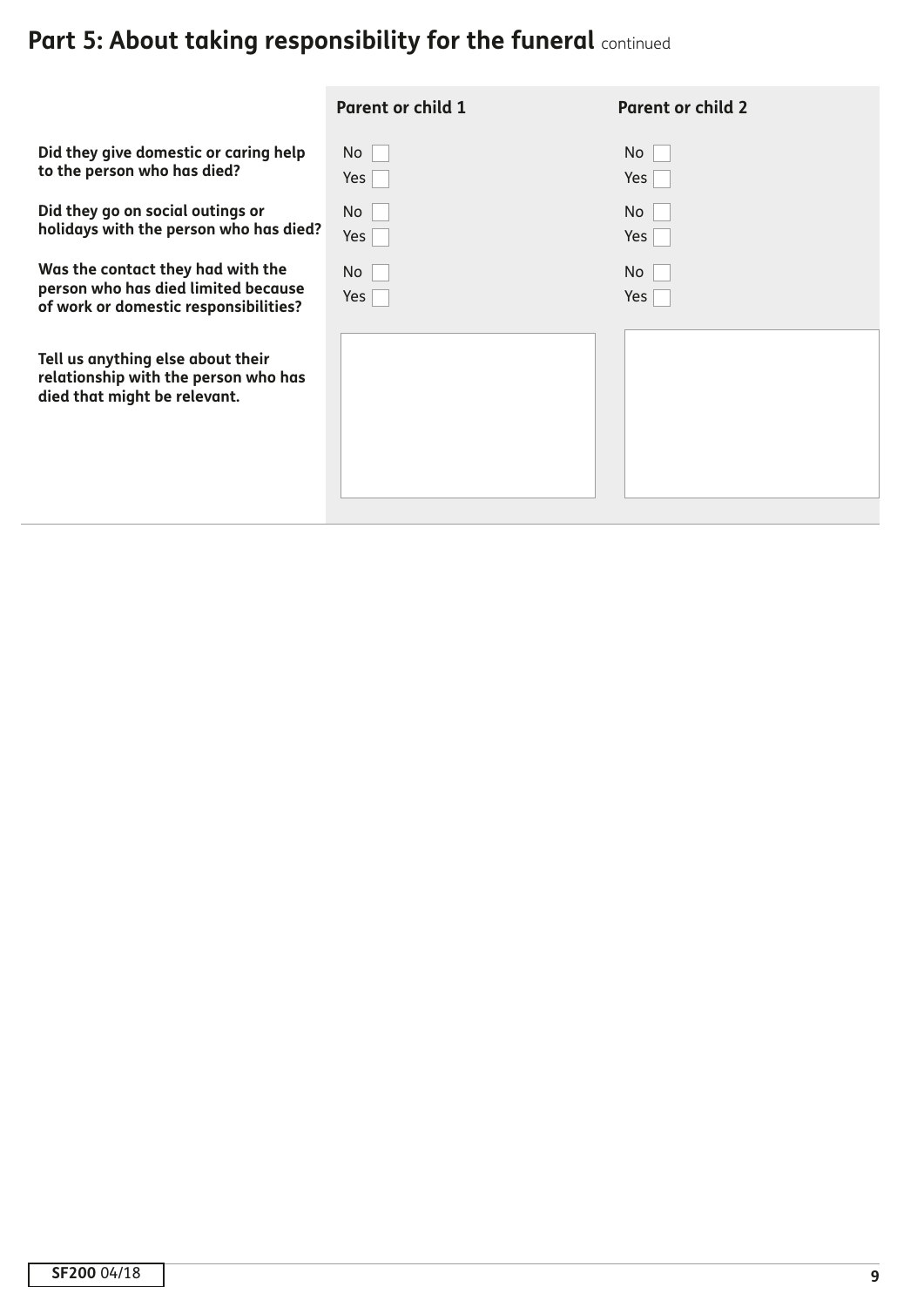**Tell us about any other surviving parents or children of the person who has died. It is important that you give us as much information as possible.**

|                                                                    | <b>Parent or child 3</b>                                                      | Parent or child 4                                                                                                                      |
|--------------------------------------------------------------------|-------------------------------------------------------------------------------|----------------------------------------------------------------------------------------------------------------------------------------|
| Their full name                                                    | Mr / Mrs / Miss / Ms                                                          | Mr / Mrs / Miss / Ms                                                                                                                   |
| <b>Their address</b>                                               |                                                                               |                                                                                                                                        |
|                                                                    |                                                                               |                                                                                                                                        |
|                                                                    | Postcode                                                                      | Postcode                                                                                                                               |
| Their relationship to the person<br>who has died                   |                                                                               |                                                                                                                                        |
| Their date of birth                                                |                                                                               | $\sqrt{2}$                                                                                                                             |
| Their NI number, if you know it.                                   | Letters Numbers<br>Letter                                                     | Letters Numbers<br>Letter                                                                                                              |
| Do they get a qualifying benefit?<br>Please see the notes booklet. | Yes  <br>write Don't know in the box.                                         | Please tell us which benefits they are getting. If you don't know,                                                                     |
|                                                                    |                                                                               |                                                                                                                                        |
|                                                                    | No<br>the Local Authority or Local Government?                                | If they don't get a qualifying benefit, are they resident in a care<br>establishment and their expenses are met in whole or in part by |
|                                                                    | Don't know<br>We will contact<br>you about this.<br>No                        | Don't know<br>We will contact<br>you about this.<br><b>No</b>                                                                          |
|                                                                    | Yes                                                                           | Yes                                                                                                                                    |
| Did they keep in touch with the<br>person who has died?            | No<br>How often did they<br>Yes<br>keep in touch?                             | No<br>How often did they<br>Yes<br>keep in touch?                                                                                      |
|                                                                    | How did they keep in touch?<br>For example, by visit, telephone<br>or letter. | How did they keep in touch?<br>For example, by visit, telephone<br>or letter.                                                          |
|                                                                    |                                                                               |                                                                                                                                        |
|                                                                    |                                                                               |                                                                                                                                        |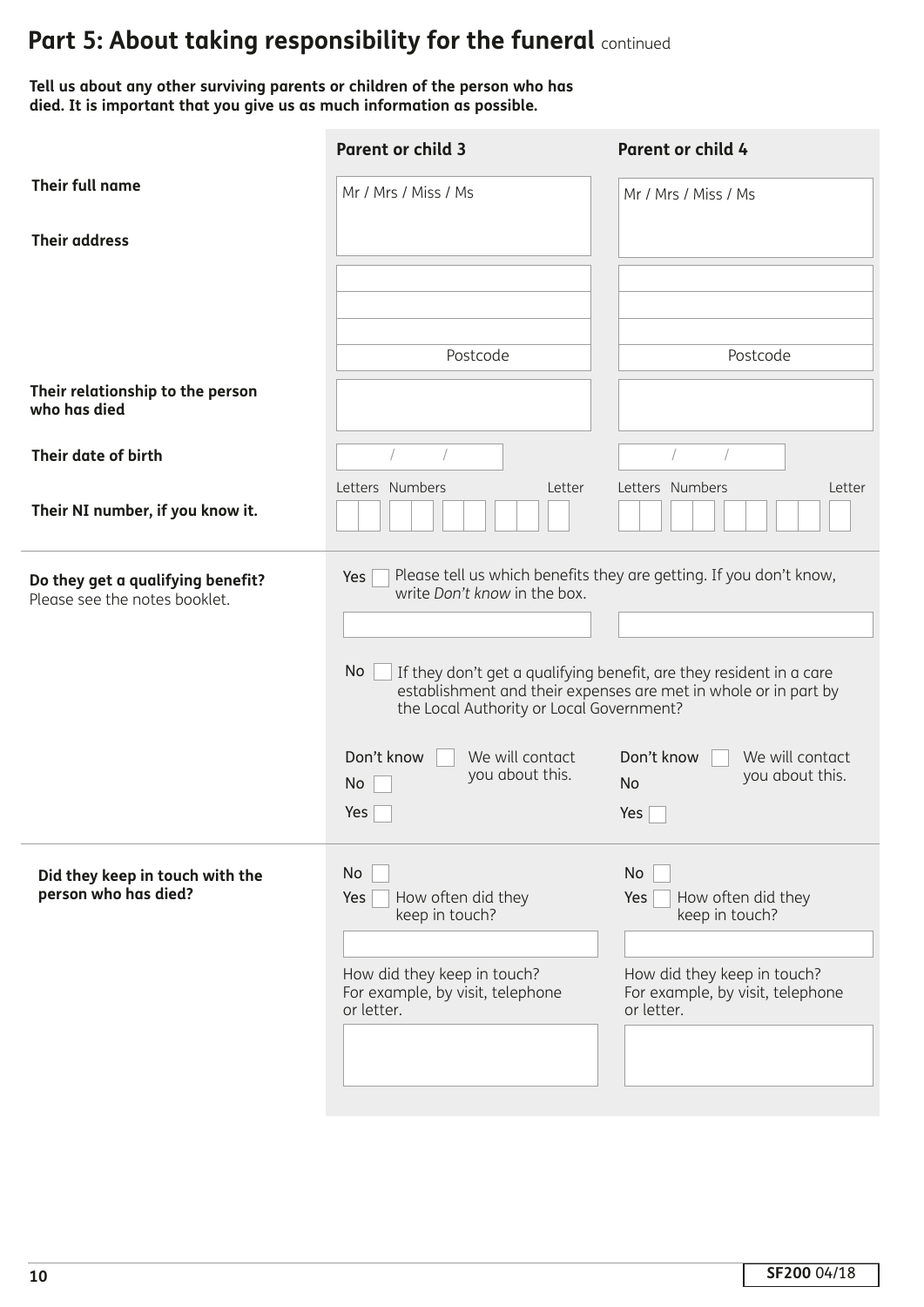| Did they give domestic or caring help<br>to the person who has died?<br>Did they go on social outings or<br>holidays with the person who has died?<br>Was the contact they had with the<br>person who has died limited because<br>of work or domestic responsibilities?<br>Tell us anything else about their<br>relationship with the person who has | No<br>Yes<br><b>No</b><br>Yes<br>No<br>Yes                                                                                                                                                                                                                          | No.<br>Yes<br>No<br>Yes<br>No.<br>Yes |
|------------------------------------------------------------------------------------------------------------------------------------------------------------------------------------------------------------------------------------------------------------------------------------------------------------------------------------------------------|---------------------------------------------------------------------------------------------------------------------------------------------------------------------------------------------------------------------------------------------------------------------|---------------------------------------|
| died that might be relevant.                                                                                                                                                                                                                                                                                                                         |                                                                                                                                                                                                                                                                     |                                       |
| Are there any other surviving close<br>relatives of the person who has died?<br>Do not include yourself even if you are<br>a close relative. Include your partner if<br>you have one.<br>By other close relative we mean a<br>• father-in-law, mother-in-law or<br>step-parent                                                                       | <b>No</b><br>Please go to page 14.<br>Please tell us about the other close relatives on pages 12 to 13.<br>Yes<br>If you need more space, use a separate sheet of paper.<br>Remember to put your full name and NI number on any<br>separate sheet of paper you use. |                                       |
| · son-in-law, step-son, or<br>step-son-in-law<br>· daughter-in-law, step-daughter or<br>step-daughter-in-law<br>• brother or brother-in-law<br>• sister or sister-in-law.                                                                                                                                                                            |                                                                                                                                                                                                                                                                     |                                       |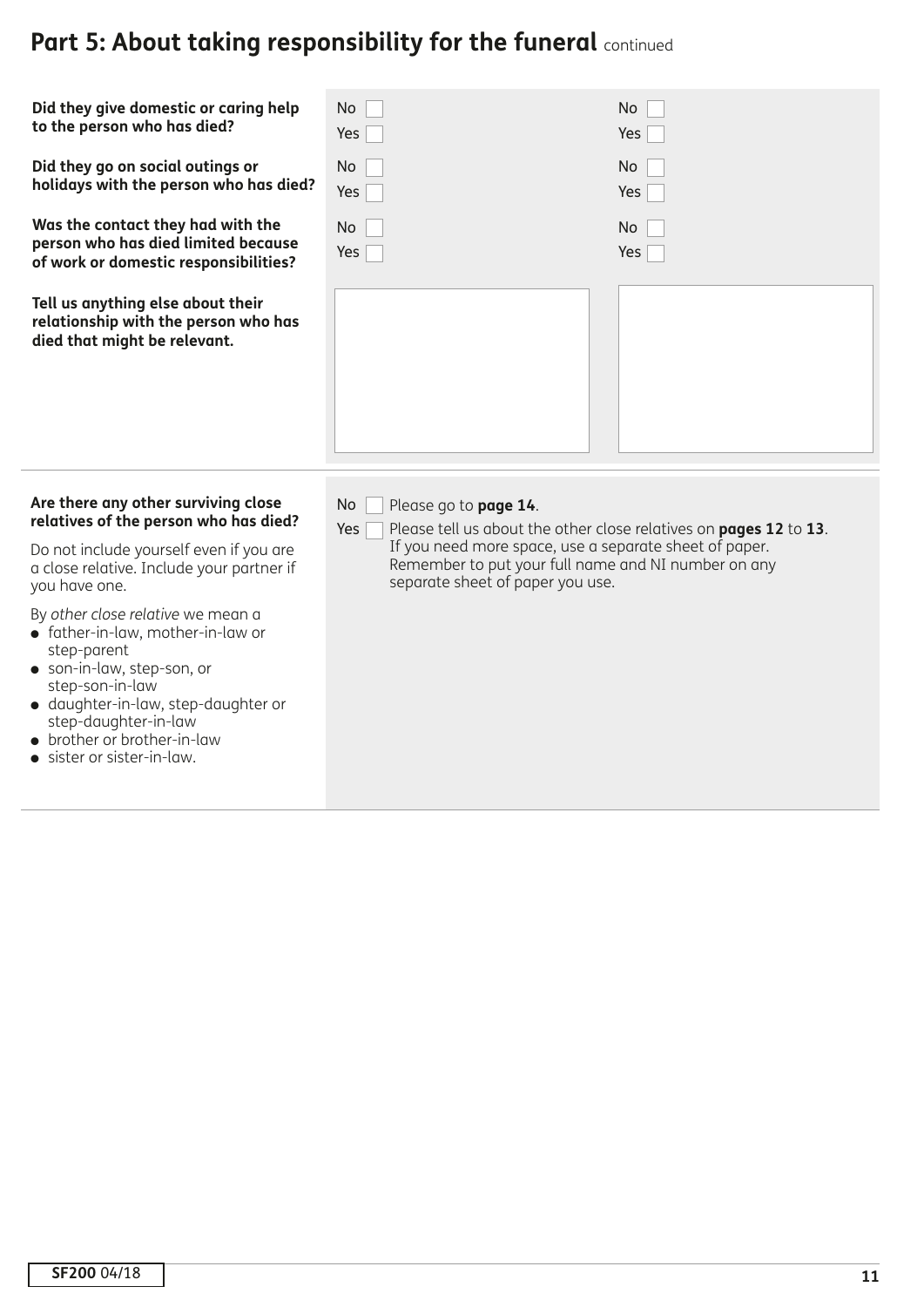**Tell us about any other surviving close relatives of the person who has died. It is important that you give us as much information as possible.**

|                                                                                                                   | <b>Close relative 1</b>                                                       | <b>Close relative 2</b>                                                       |
|-------------------------------------------------------------------------------------------------------------------|-------------------------------------------------------------------------------|-------------------------------------------------------------------------------|
| Their full name                                                                                                   | Mr / Mrs / Miss / Ms                                                          | Mr / Mrs / Miss / Ms                                                          |
| <b>Their address</b>                                                                                              |                                                                               |                                                                               |
|                                                                                                                   |                                                                               |                                                                               |
|                                                                                                                   |                                                                               |                                                                               |
|                                                                                                                   | Postcode                                                                      | Postcode                                                                      |
| Their relationship to the person<br>who has died                                                                  |                                                                               |                                                                               |
| Their date of birth                                                                                               |                                                                               |                                                                               |
| Their NI number, if you know it.                                                                                  | Letters Numbers<br>Letter                                                     | Letters Numbers<br>Letter                                                     |
| Do they get a qualifying benefit?<br>Please see the note booklet.                                                 | No<br>Yes<br>write Don't know in the box                                      | Please tell us which benefits they are getting. If you don't know,            |
|                                                                                                                   |                                                                               |                                                                               |
| Did they keep in touch with the<br>person who has died?                                                           | No<br>How often did they<br>Yes<br>keep in touch?                             | No<br>How often did they<br>Yes<br>keep in touch?                             |
|                                                                                                                   |                                                                               |                                                                               |
|                                                                                                                   | How did they keep in touch?<br>For example, by visit, telephone<br>or letter. | How did they keep in touch?<br>For example, by visit, telephone<br>or letter. |
|                                                                                                                   |                                                                               |                                                                               |
| Did they give domestic or caring help<br>to the person who has died?                                              | No<br>Yes                                                                     | No<br>Yes                                                                     |
| Did they go on social outings or<br>holidays with the person who has died?                                        | No.<br>Yes                                                                    | No<br>Yes                                                                     |
| Was the contact they had with the<br>person who has died limited because<br>of work or domestic responsibilities? | No<br>Yes                                                                     | No<br>Yes                                                                     |
| Tell us anything else about their<br>relationship with the person who has<br>died that might be relevant.         |                                                                               |                                                                               |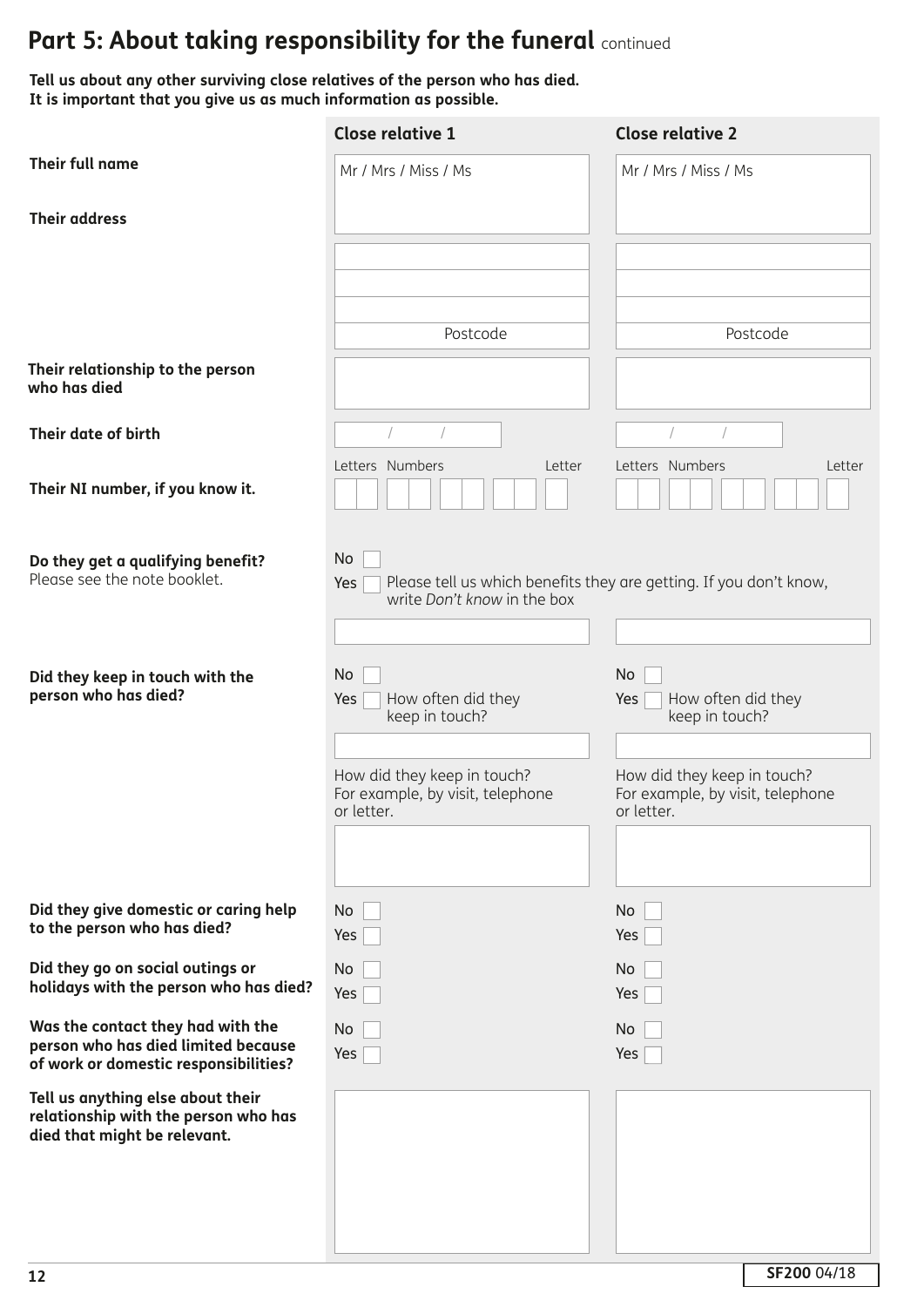**Tell us about any other surviving close relatives of the person who has died. It is important that you give us as much information as possible.**

|                                                                                                                   | <b>Close relative 3</b>                                                       | <b>Close relative 4</b>                                                       |
|-------------------------------------------------------------------------------------------------------------------|-------------------------------------------------------------------------------|-------------------------------------------------------------------------------|
| Their full name                                                                                                   | Mr / Mrs / Miss / Ms                                                          | Mr / Mrs / Miss / Ms                                                          |
| <b>Their address</b>                                                                                              |                                                                               |                                                                               |
|                                                                                                                   | Postcode                                                                      | Postcode                                                                      |
| Their relationship to the person<br>who has died                                                                  |                                                                               |                                                                               |
| Their date of birth                                                                                               |                                                                               |                                                                               |
| Their NI number, if you know it.                                                                                  | Letters Numbers<br>Letter                                                     | Letters Numbers<br>Letter                                                     |
| Do they get a qualifying benefit?<br>Please see the notes booklet.                                                | No<br>Yes<br>write Don't know in the box                                      | Please tell us which benefits they are getting. If you don't know,            |
| Did they keep in touch with the<br>person who has died?                                                           | No<br>How often did they<br>Yes<br>keep in touch?                             | No<br>How often did they<br>Yes<br>keep in touch?                             |
|                                                                                                                   | How did they keep in touch?<br>For example, by visit, telephone<br>or letter. | How did they keep in touch?<br>For example, by visit, telephone<br>or letter. |
|                                                                                                                   |                                                                               |                                                                               |
| Did they give domestic or caring help<br>to the person who has died?                                              | No<br>Yes                                                                     | No<br>Yes                                                                     |
| Did they go on social outings or<br>holidays with the person who has died?                                        | No<br>Yes                                                                     | No<br>Yes                                                                     |
| Was the contact they had with the<br>person who has died limited because<br>of work or domestic responsibilities? | No<br>Yes                                                                     | No<br>Yes                                                                     |
| Tell us anything else about their<br>relationship with the person who has<br>died that might be relevant.         |                                                                               |                                                                               |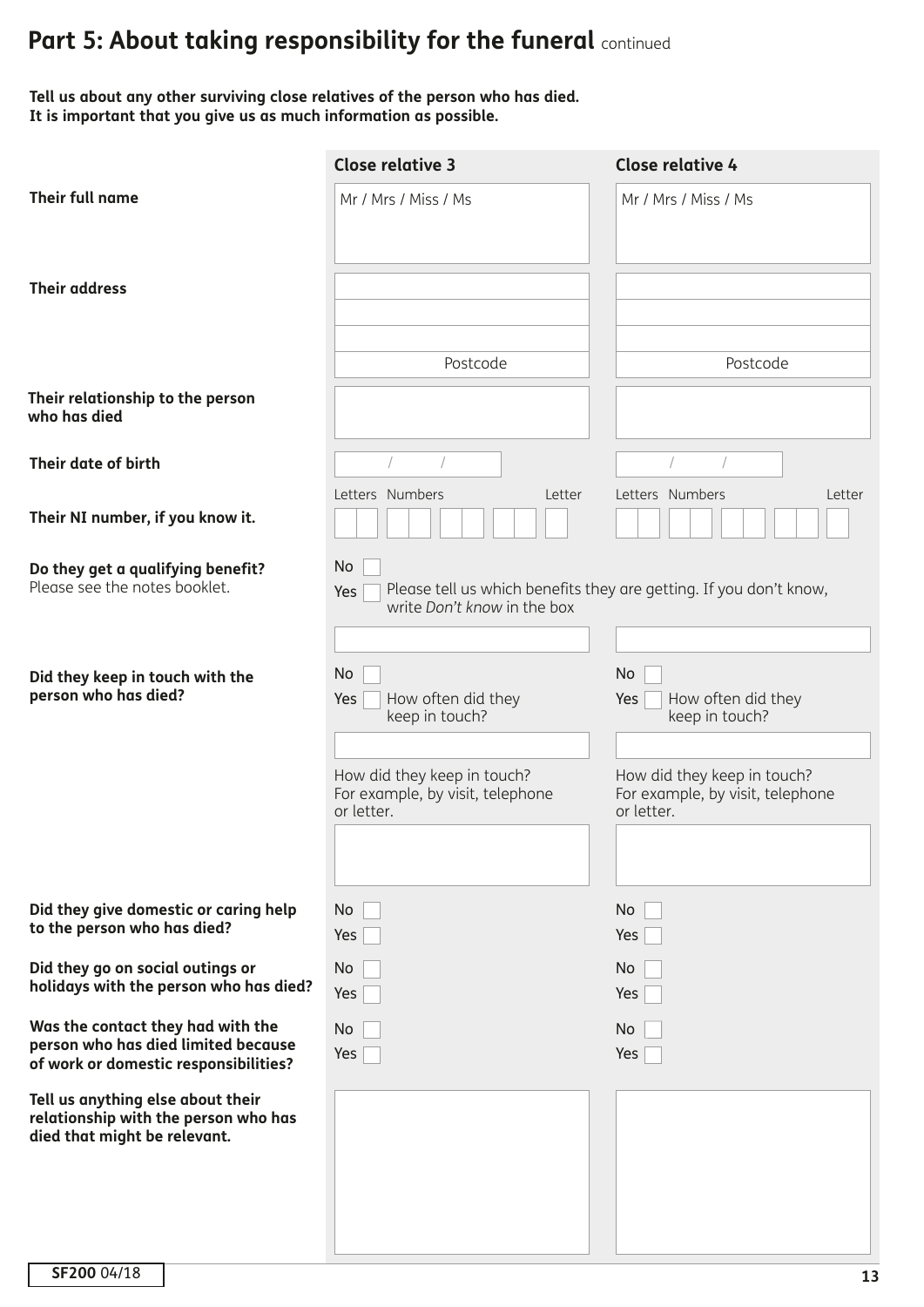### **Please tell us why you or your partner, rather than anyone else, are taking responsibility for the funeral expenses.**

We need to decide if this is reasonable. To do this we need to look at the kind of relationship you or your partner had with the person who has died.

**Did you or your partner keep in touch** with the person who has died?

**Did you or your partner give domestic or caring help to the person who has**

**Did you or your partner go on social outings or holidays with the person**

**Was the contact you or your partner had with the person who has died**

**Please tell us anything else about your relationship with the person who has died that might be relevant.**

**limited because of work or domestic responsibilities?**

**died?**

**who has died?**

| No                                                                    |
|-----------------------------------------------------------------------|
| How often did you keep in touch?<br>Yes                               |
|                                                                       |
| How did you keep in touch?<br>For example, by visit, phone or letter. |
|                                                                       |
| No                                                                    |
| Yes                                                                   |
|                                                                       |
| No                                                                    |
| Yes                                                                   |
|                                                                       |
| No                                                                    |
| Yes                                                                   |
|                                                                       |

If you have any more information that might be relevant, tell us in **Part 10 Other information**.

Now go to **Part 6**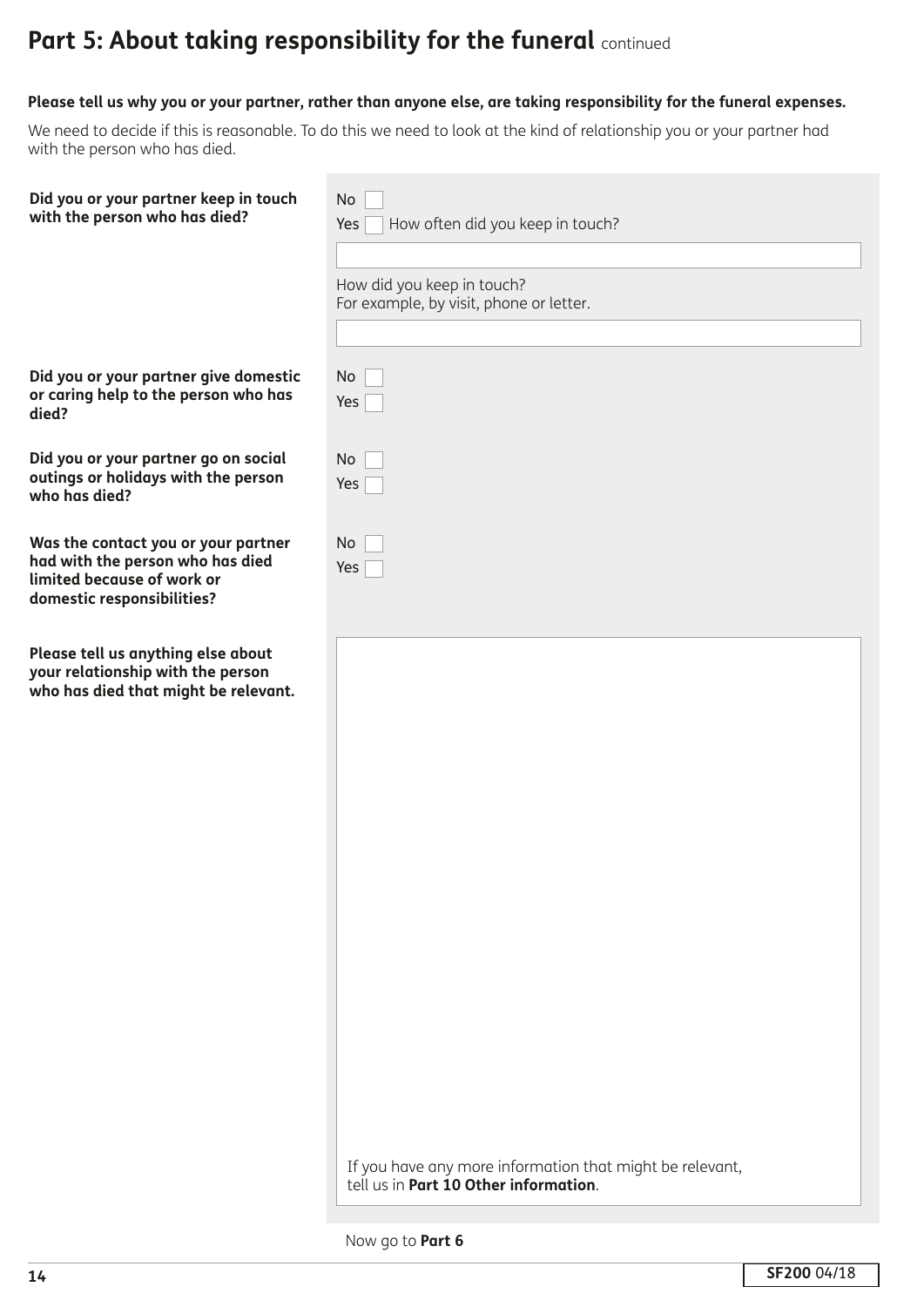## **Part 6: About the funeral**

 $\bigcirc$ 

 Although we will not be able to decide if you are entitled to a Funeral Expenses Payment until you have sent in the final funeral bill, do not delay making your claim.

 Remember to tell the funeral director, if you are using one, that you are claiming a Funeral Expenses Payment and that we will contact them about payment into their bank account.

| Have you used a funeral director<br>to arrange the funeral?                                                                                                                      | No<br>Please send us any invoices or receipts<br>you have from arranging the funeral.                                          |  |  |  |
|----------------------------------------------------------------------------------------------------------------------------------------------------------------------------------|--------------------------------------------------------------------------------------------------------------------------------|--|--|--|
|                                                                                                                                                                                  | Please tell us their details.<br>Yes                                                                                           |  |  |  |
| Name of the funeral director                                                                                                                                                     |                                                                                                                                |  |  |  |
| Their address                                                                                                                                                                    |                                                                                                                                |  |  |  |
|                                                                                                                                                                                  |                                                                                                                                |  |  |  |
|                                                                                                                                                                                  | Postcode                                                                                                                       |  |  |  |
| Their phone number                                                                                                                                                               |                                                                                                                                |  |  |  |
| Can we get in touch with the funeral<br>director for more information?                                                                                                           | No<br>Yes                                                                                                                      |  |  |  |
| Do you have any other bills for<br>things not included on the funeral<br>estimate or bill?<br>For example, flowers or a wreath.                                                  | No<br>Please tell us what they are for.<br>Yes                                                                                 |  |  |  |
|                                                                                                                                                                                  | £<br>How much did you pay?<br>Please send your receipts with this<br>form, if you have them.                                   |  |  |  |
| Did you have any travel expenses to<br>arrange or to attend the funeral?<br>We may be able to pay for either<br>• one return journey to arrange<br>the funeral, or               | No<br>Why are you claiming travel expenses?<br>Yes<br>To arrange the funeral.<br>Please tick one box.<br>To go to the funeral. |  |  |  |
| • one return journey to go to<br>the funeral.                                                                                                                                    | How did you travel?<br>For example, by car, bus or train.                                                                      |  |  |  |
|                                                                                                                                                                                  | £<br>How much did you have to pay?<br>Please send your tickets or receipts<br>with this form, if you have them.                |  |  |  |
| Did you need additional death<br>certificates or other documents to<br>release insurance or other money of<br>the person who has died?<br>For example, a full death certificate. | No.<br>Was this to release an insurance policy or<br>Yes<br>No<br>other money of the person who has died?<br>Yes               |  |  |  |
|                                                                                                                                                                                  | You must remember to send us all the documents we ask for.<br>If you don't, your claim may be delayed.                         |  |  |  |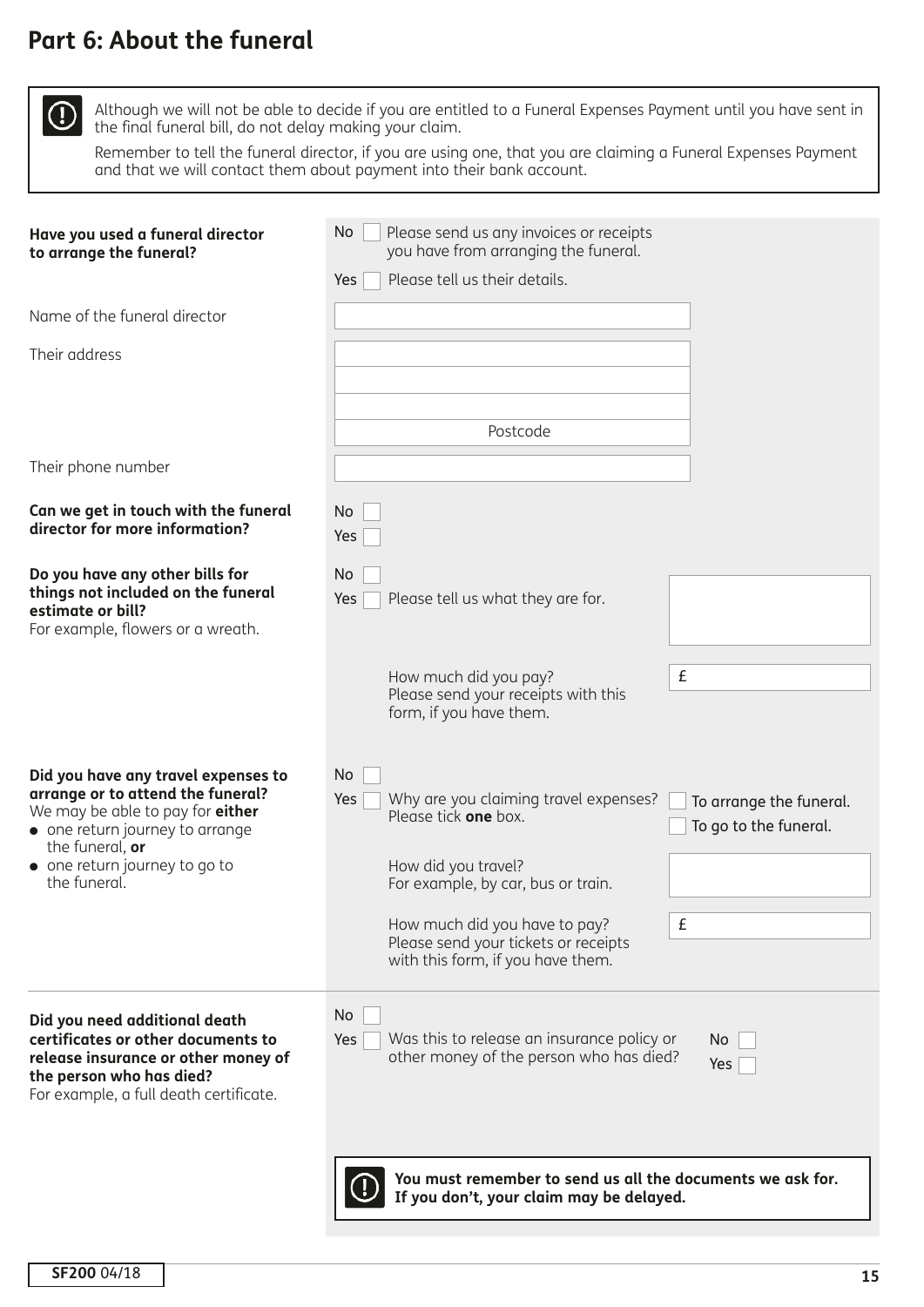## **Part 7: About the estate**

We need to know about the money, savings and property of the person who has died. These are sometimes called the assets.

We also need to know who is sorting out the financial affairs, the assets and the bills, of the person who has died.

We will also need to know if you have applied for grant of probate, letters of administration or, in Scotland, confirmation.

This is when you need to apply to an office of the court to get a document giving you permission to collect any assets, pay any debts and to distribute any remaining assets.

You apply for probate or, in Scotland, confirmation as executor-nominate, if the person who has died left a will.

You apply for letters of administration or, in Scotland, confirmation as executor-dative, if the person who has died did not leave a will.

| Have you already applied for grant of<br>representation, letters of<br>administration or confirmation, or have<br>you instructed a solicitor to apply on<br>your behalf?              | No<br>Who has applied?<br>Your solicitor<br>Yes<br>You<br>Please tell us about them below.                                                           |
|---------------------------------------------------------------------------------------------------------------------------------------------------------------------------------------|------------------------------------------------------------------------------------------------------------------------------------------------------|
| Their name                                                                                                                                                                            |                                                                                                                                                      |
| Address                                                                                                                                                                               |                                                                                                                                                      |
|                                                                                                                                                                                       | Postcode                                                                                                                                             |
| Phone number, if you know it                                                                                                                                                          |                                                                                                                                                      |
|                                                                                                                                                                                       | You should tell your solicitor about your claim for a Funeral<br>Expenses Payment. We will get in touch with them about anything<br>that we pay you. |
| If you have not already applied for<br>grant of probate, letters of<br>administration or confirmation, do you<br>intend to apply, or instruct a solicitor<br>to apply on your behalf? | No<br>Yes                                                                                                                                            |
| Is someone else sorting out the<br>financial affairs of the person<br>who has died?                                                                                                   | No<br>Please tell us about them.<br>Yes                                                                                                              |
| Their full name                                                                                                                                                                       | Mr / Mrs / Miss / Ms                                                                                                                                 |
| Address                                                                                                                                                                               |                                                                                                                                                      |
|                                                                                                                                                                                       |                                                                                                                                                      |
|                                                                                                                                                                                       | Postcode                                                                                                                                             |
| Phone number, if you know it                                                                                                                                                          |                                                                                                                                                      |
|                                                                                                                                                                                       | You should tell them about your claim for a Funeral Expenses<br>Payment. We will get in touch with them about anything that we<br>pay you.           |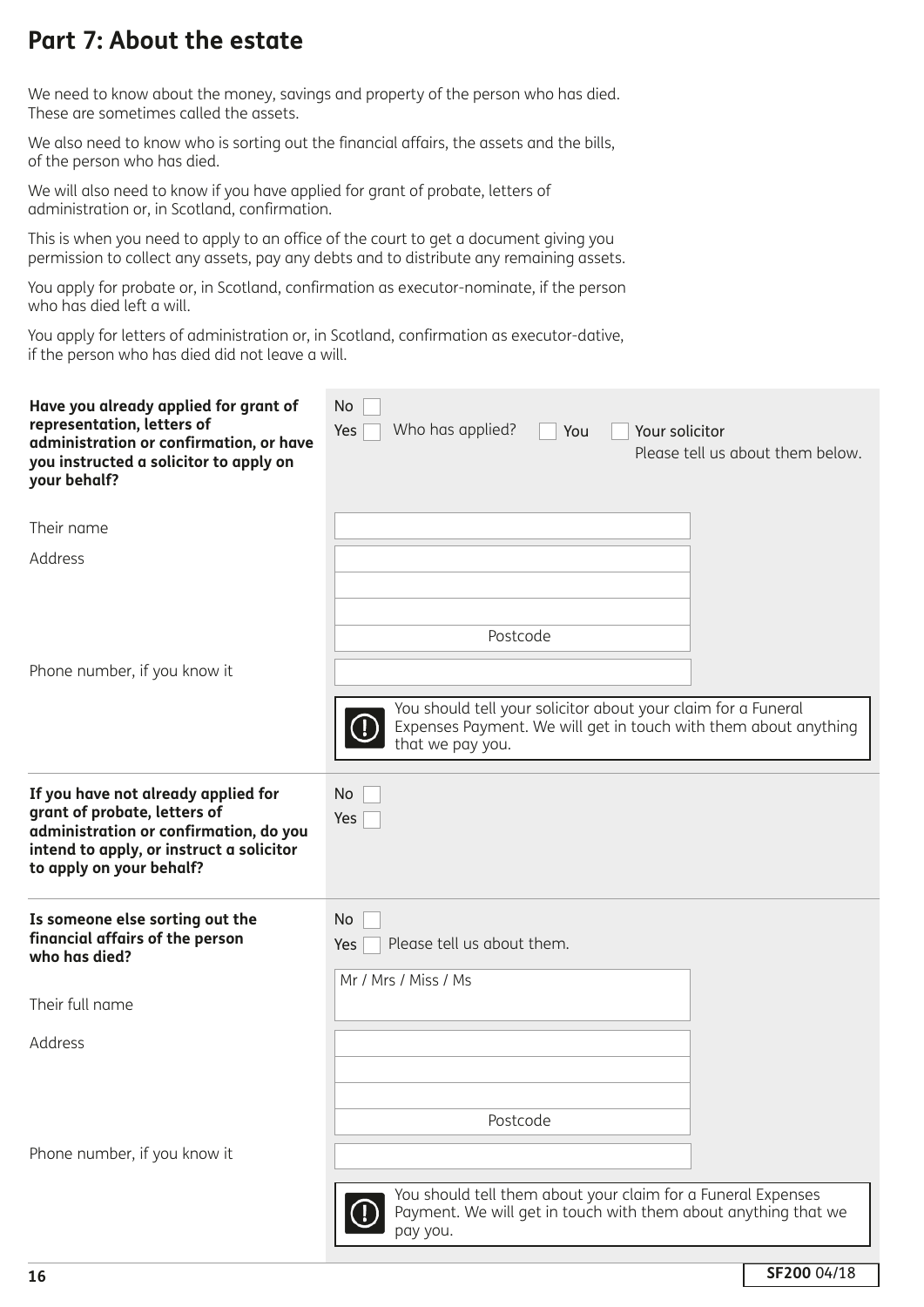## **Part 8: About money available or due to pay for the funeral**

If there is any money available to help pay for the funeral, we will take this into account when we work out how much Funeral Payment we can pay you. **Do not** include any of your personal savings.

### **Any assets of the person who has died must be used to pay the funeral bill before any other bills are paid.**

We will not take into account any arrears of benefit or any lump sum Bereavement Payment. We will also not take into account any contributions from charities, friends or relatives towards the cost of the funeral. This is in recognition that the total cost of a funeral may be greater than the value of the Funeral Expenses Payment.

**Remember, money belonging to the person who has died will sometimes be released to pay for the funeral if you apply for it.** This can even apply before probate or letters of administration, or, in Scotland, confirmation, have been granted.

| Is there any money that is available or<br>due to you or a member of your family<br>to pay for the funeral?<br>By your family we mean your partner or<br>any children or qualifying young persons<br>living in your household who you are<br>responsible for.<br>We use child to mean a person aged<br>under 16 who you are getting Child<br>Benefit for.<br>We use qualifying young person to mean<br>a person aged 16, 17, 18 or 19 who you<br>are getting Child Benefit for. | Please go to Part 9.<br>No.<br>Yes<br>Please answer all the following questions in this part.               |
|---------------------------------------------------------------------------------------------------------------------------------------------------------------------------------------------------------------------------------------------------------------------------------------------------------------------------------------------------------------------------------------------------------------------------------------------------------------------------------|-------------------------------------------------------------------------------------------------------------|
| Cash belonging to the person who<br>has died.                                                                                                                                                                                                                                                                                                                                                                                                                                   | Don't know<br>We will contact you about this.<br>No<br>£<br>Please tell us how much.<br>Yes                 |
| Money in accounts at date of<br>death.<br>For example, in a bank, building<br>society, credit union or post office<br>card account. Please send us final<br>statements from the accounts of<br>the person who has died.                                                                                                                                                                                                                                                         | Don't know<br>We will contact you about this.<br>No<br>£<br>Please tell us how much.<br>Yes                 |
| Were any of the savings in a<br>joint account?                                                                                                                                                                                                                                                                                                                                                                                                                                  | No<br>Yes<br>What is the name of the other joint account holder?<br>Please send us the last bank statement. |
| Have the savings been<br>transferred to the other<br>joint account holder?                                                                                                                                                                                                                                                                                                                                                                                                      | No.<br>How much was transferred?<br>Yes  <br>£                                                              |
| Money in an ISA.                                                                                                                                                                                                                                                                                                                                                                                                                                                                | We will contact you about this.<br>Don't know<br>No.<br>Please tell us how much.<br>£<br>Yes                |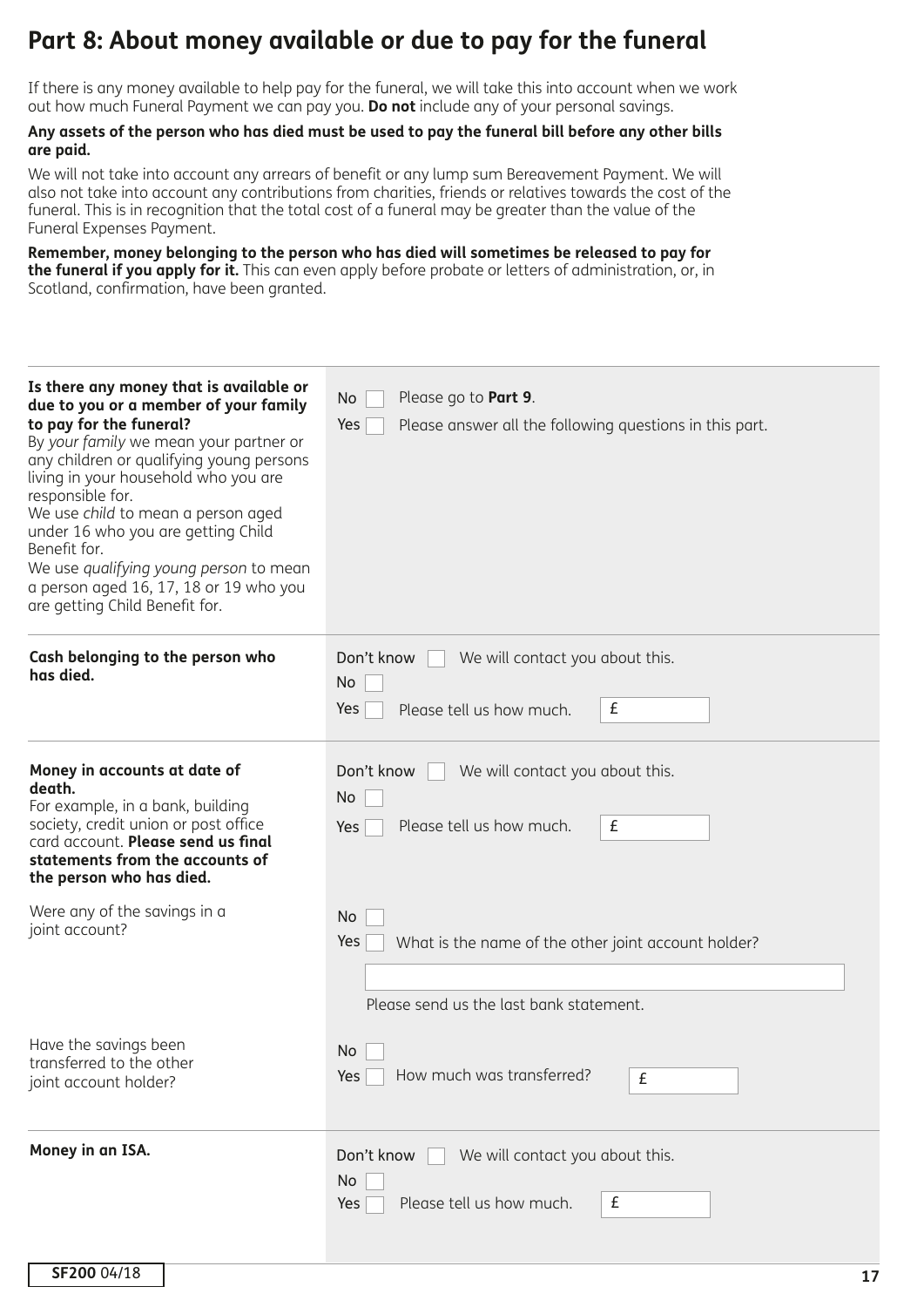# Part 8: About money available or due to pay for the funeral continued

| Money from insurance policies.                                                                          | We will contact you about this.<br>Don't know<br>No<br>Please tell us how much.<br>Yes                                                                                                                                                                                           | £                                                                                                                                                                                                                                                            |  |  |
|---------------------------------------------------------------------------------------------------------|----------------------------------------------------------------------------------------------------------------------------------------------------------------------------------------------------------------------------------------------------------------------------------|--------------------------------------------------------------------------------------------------------------------------------------------------------------------------------------------------------------------------------------------------------------|--|--|
| Money from an occupational<br>pension scheme.                                                           | Don't know<br>We will contact you about this.<br>No<br>Please tell us how much.<br>£<br>Yes                                                                                                                                                                                      |                                                                                                                                                                                                                                                              |  |  |
| Money from a burial club.                                                                               | We will contact you about this.<br>Don't know<br>No<br>Please tell us how much.<br>£<br>Yes                                                                                                                                                                                      |                                                                                                                                                                                                                                                              |  |  |
| Money from a prepaid funeral plan.                                                                      | Don't know<br>We will contact you about this.<br>No<br>Please tell us how much.<br>Yes<br>has the funeral plan been paid<br>been paid for and does it meet<br>some or all of the funeral costs?<br>Can we get in touch with the<br>plan provider if we need more<br>information? | $\pmb{\mathsf{f}}$<br>No<br>Please send us a copy of<br>Yes <sup> </sup><br>the original plan and any<br>documents you have<br>received from the plan<br>provider showing the items<br>and services that the plan<br>provides for this funeral.<br>No<br>Yes |  |  |
| Any other money available to pay<br>for the funeral.<br>Do not include any of your personal<br>savings. | Don't know<br>We will contact you about this.<br>No<br>Please tell us how much.<br>Yes<br>Where did this money come from?                                                                                                                                                        | £                                                                                                                                                                                                                                                            |  |  |
| Has anyone claimed a War Pension<br><b>Funeral Grant for the person who</b><br>has died?                | Don't know<br>We will contact you about this.<br>No<br>If there has been a payment, tell us how much.<br>Yes                                                                                                                                                                     | £                                                                                                                                                                                                                                                            |  |  |
|                                                                                                         | You must remember to send us all the documents we ask for. If you don't, your claim may be delayed.                                                                                                                                                                              |                                                                                                                                                                                                                                                              |  |  |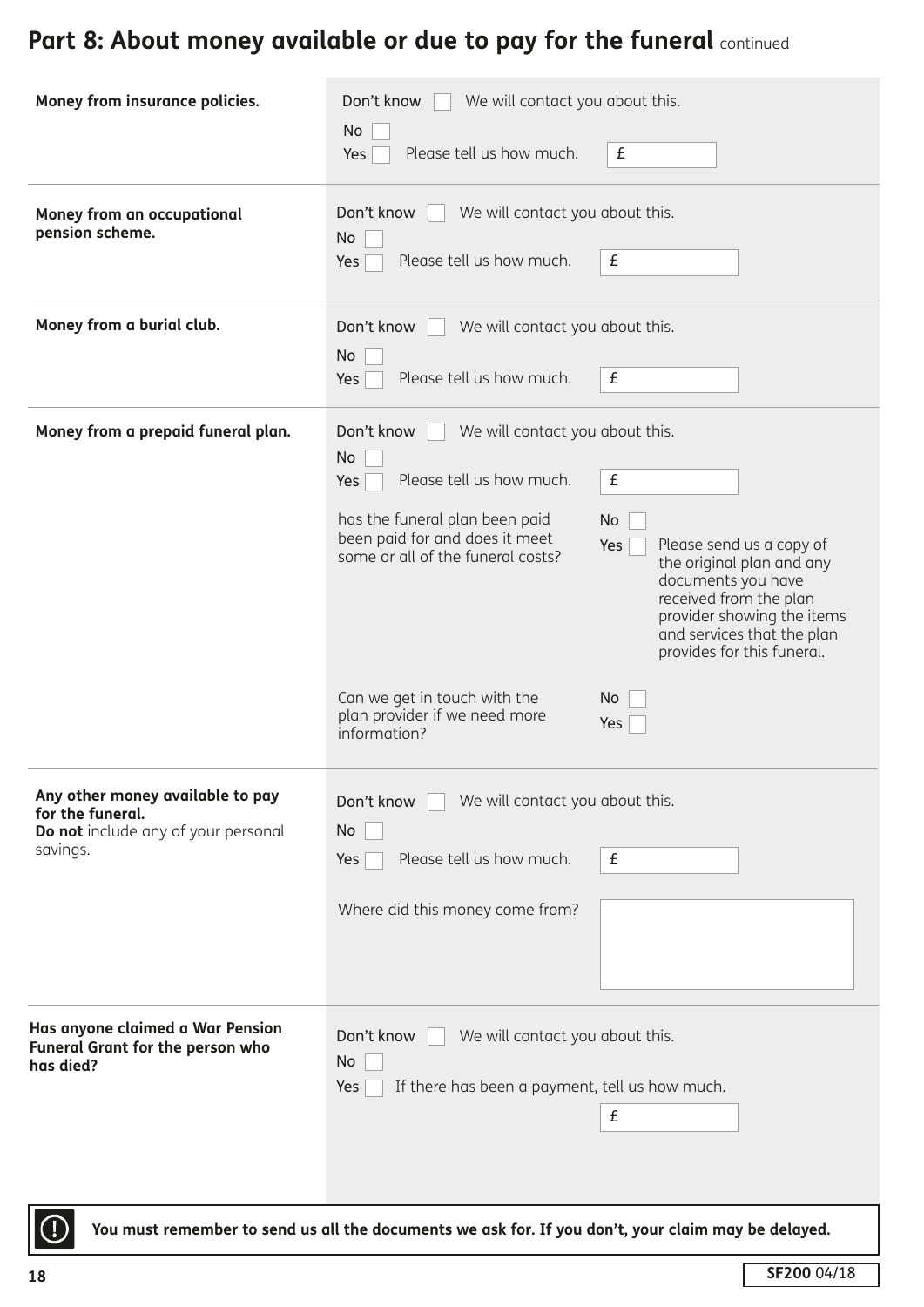### **Part 9: Making payment**

We usually pay the funeral director. But if you have already paid **all** of the funeral director's bill, or if you have not used a funeral director, we will pay you. Please see the notes booklet.

| Have you already paid the funeral bill,<br>either in full or in part? | Please go to Part 11.<br>No<br>Yes<br>In full<br>In part |   |
|-----------------------------------------------------------------------|----------------------------------------------------------|---|
|                                                                       | When was it paid?                                        |   |
|                                                                       | How much was paid?                                       | £ |
|                                                                       | Who paid the bill?                                       |   |
|                                                                       | How was the bill paid?                                   |   |
|                                                                       |                                                          |   |

### **How we pay you**

### **We normally pay your money direct into an account**

Many banks and building societies will let you collect your money at the post office. We will tell you when your payment will be made and how much it will be for.

#### **Finding out how much we have paid into the account**

You can check your payments on account statements. The statements may show your NI number next to any payments we have made. If you think your payment is wrong, get in touch with the office that pays you straight away.

#### **If we pay you too much money**

We have the right to take back any money we pay that you are not entitled to. This may be because of the way the system works for payments into an account. For example, you may give us information which means you are entitled to less money. Sometimes we may not be able to change the amount we have already paid you. This means we will have paid you money that you are not entitled to.

#### **We will contact you before we recover any money.**

#### **What to do now**

- Tell us about the account you want to use on the next page. By giving us your account details you: – agree that we will pay you into an account, and – understand what we have told you above.
- <sup>l</sup> If you are going to open an account, please tell us your account details as soon as you get them.
- <sup>l</sup> If you do not have an account, and do not intend to open one, please tick the box and we will contact you.

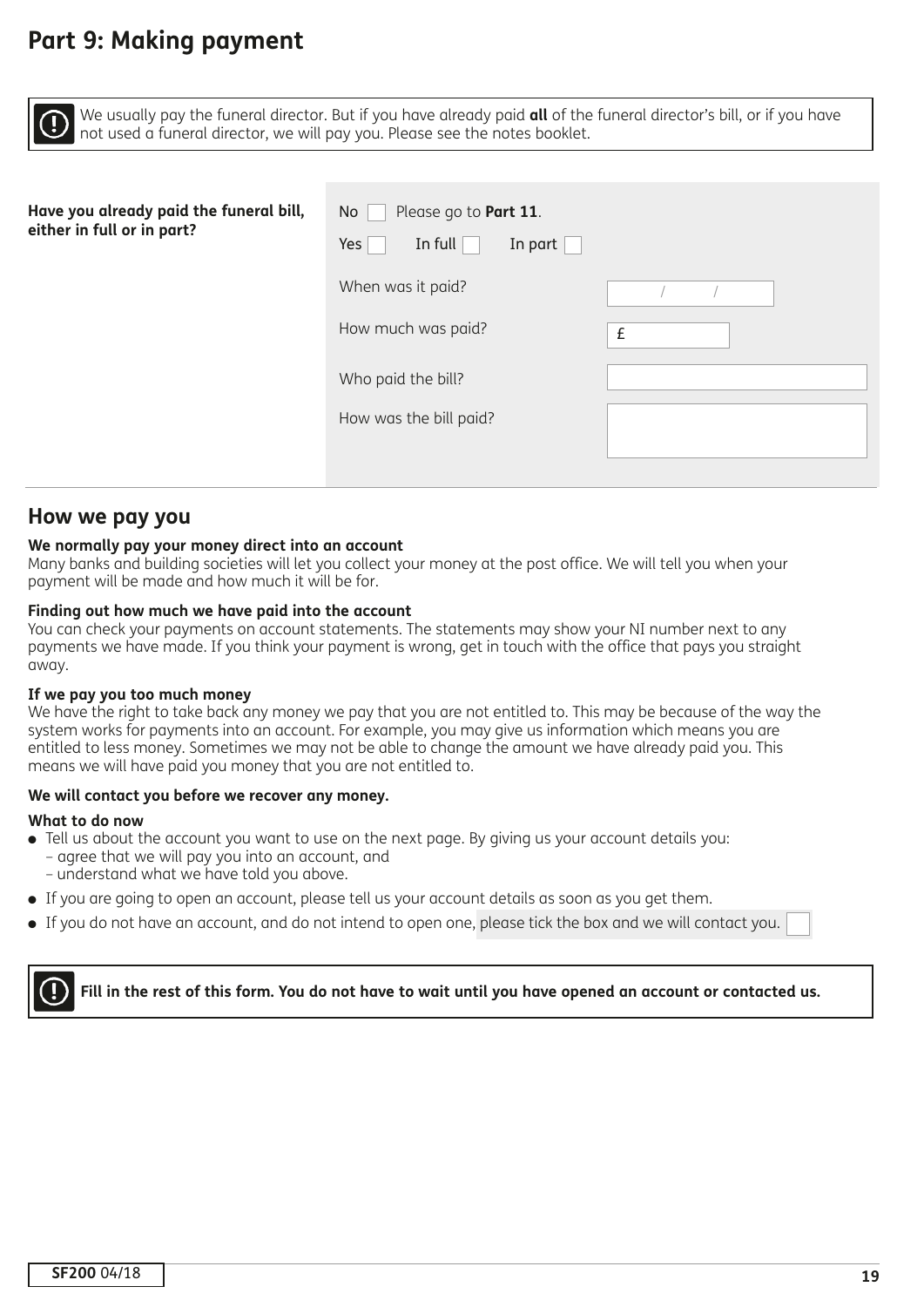### **About the account you want to use**

### **Please tell us your account details below.**

**It is very important you fill in all the boxes correctly, including the building society roll or reference number, if you have one. If you tell us the wrong account details your payment may be delayed or you may lose money.** 

You can find the account details on your chequebook or bank statements. If you do not know the account details, ask the bank or building society.

- You can use an account in your name, or a joint account.
- You can use someone else's account if
	- the terms and conditions of their account allow this, and
	- they agree to let you use their account, and
	- you are sure they will use your money in the way you tell them.
- <sup>l</sup> You can use a credit union account. You must tell us the credit union's account details. Your credit union will be able to help you with this.
- If you are an appointee or a legal representative acting on behalf of the claimant, the account should be in your name only.

| Name of the account holder<br>Please write the name of the account<br>holder exactly as it is shown on the<br>chequebook or statement.                                                                                                                                                                                                                 |  |
|--------------------------------------------------------------------------------------------------------------------------------------------------------------------------------------------------------------------------------------------------------------------------------------------------------------------------------------------------------|--|
| Full name of bank or building society                                                                                                                                                                                                                                                                                                                  |  |
| Sort code<br>Please tell us all 6 numbers, for example:<br>$12 - 34 - 56.$                                                                                                                                                                                                                                                                             |  |
| <b>Account number</b><br>Most account numbers are 8 numbers<br>long. If your account number has fewer<br>than 10 numbers, please fill in the<br>numbers from the left.                                                                                                                                                                                 |  |
| <b>Building society roll or reference</b><br>number<br>If you are using a building society<br>account you may need to tell us a roll or<br>reference number. This may be made up<br>of letters and numbers, and may be up<br>to 18 characters long. If you are not sure<br>if the account has a roll or reference<br>number, ask the building society. |  |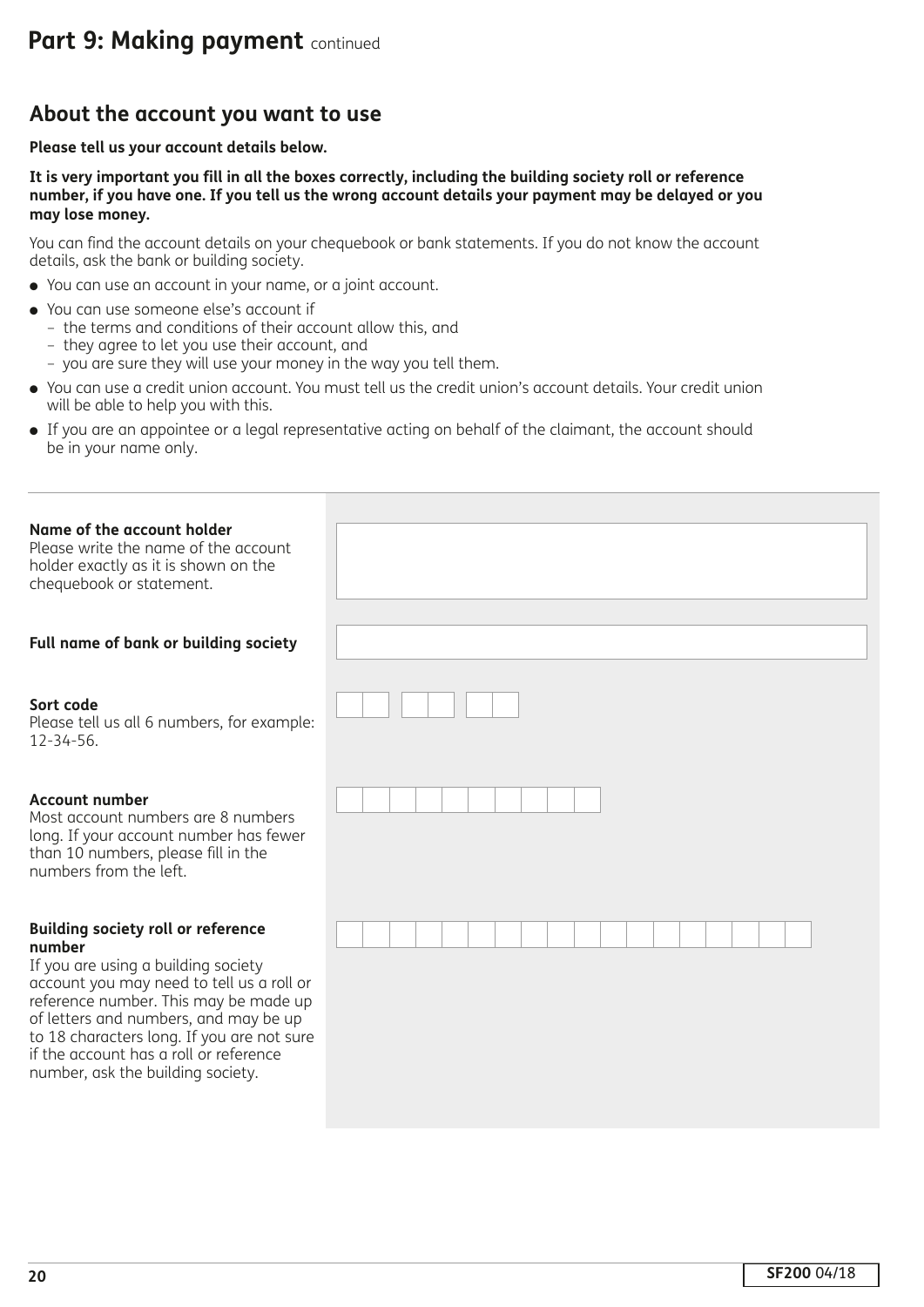## **Part 10: Other information**

### **Please use this space to tell us anything else you think we might need to know.**

If there is not enough space, please use a separate sheet of paper. Make sure that you put your full name and National Insurance number on each separate sheet of paper you use.

**If you are not filling in and signing this form for someone else, please go to Part 12.**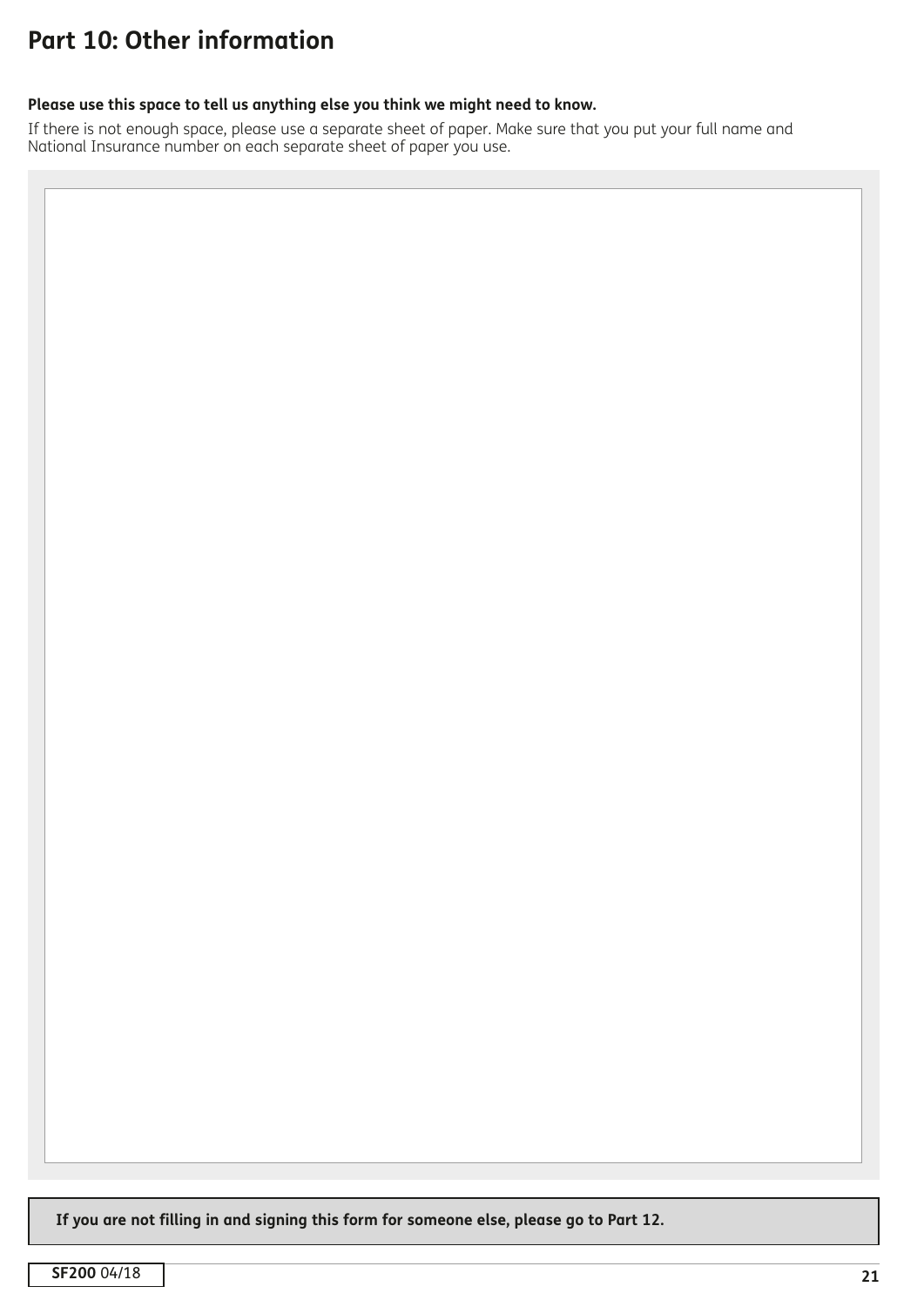## **Part 11: For people filling in and signing this form for someone else**

| Please tell us why you are filling in<br>and signing this form for someone<br>else. | I am sending a letter signed by the claimant with this form.<br>The letter tells you that they agree to me making the claim for them.<br>I am their appointee.<br>I have power of attorney. |  |  |
|-------------------------------------------------------------------------------------|---------------------------------------------------------------------------------------------------------------------------------------------------------------------------------------------|--|--|
| Your full name                                                                      |                                                                                                                                                                                             |  |  |
| Your date of birth                                                                  |                                                                                                                                                                                             |  |  |
| Your address                                                                        |                                                                                                                                                                                             |  |  |
|                                                                                     | Postcode                                                                                                                                                                                    |  |  |
| Your phone number                                                                   |                                                                                                                                                                                             |  |  |
| What is this number?<br>Please tick                                                 | Home<br>Work<br>Mobile<br>Fax                                                                                                                                                               |  |  |
| Now sign this form in Part 12.                                                      |                                                                                                                                                                                             |  |  |

### **Part 12: Declaration**

| I declare that the information I have  |
|----------------------------------------|
| given on this form is correct and      |
| complete as far as I know and believe. |

**I understand** that if I knowingly give information that is incorrect or incomplete, my benefit may be stopped and I may be liable to prosecution or other action.

**I understand** that I must promptly tell the office that pays my benefit of anything that may affect my entitlement to, or the amount of, any award.

**This is my claim for a Funeral Expenses Payment from the Social Fund.**

| Signature   |  |  |  |  |
|-------------|--|--|--|--|
|             |  |  |  |  |
|             |  |  |  |  |
|             |  |  |  |  |
| <b>Date</b> |  |  |  |  |
| $\sqrt{2}$  |  |  |  |  |
|             |  |  |  |  |
|             |  |  |  |  |
|             |  |  |  |  |
|             |  |  |  |  |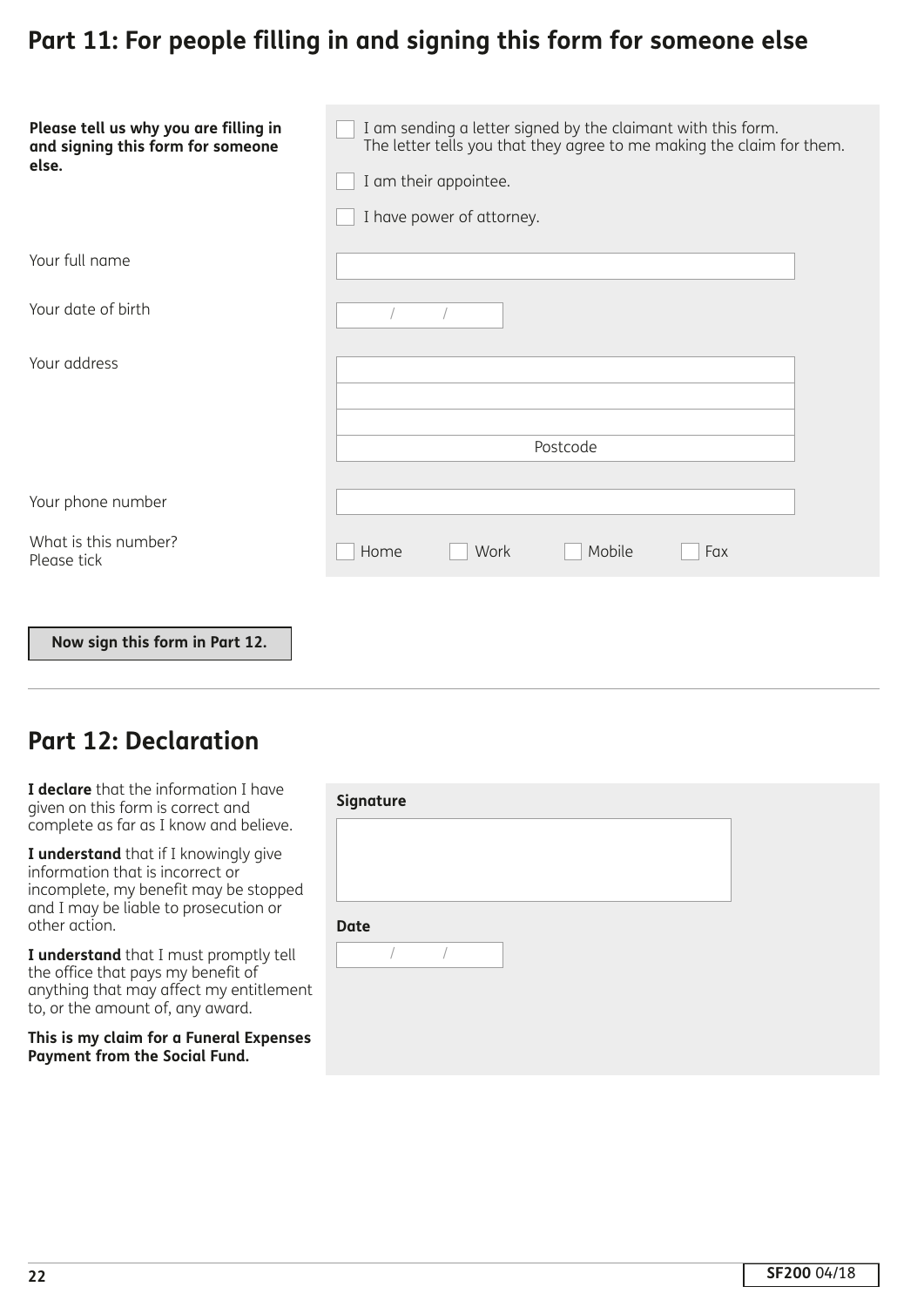## **Part 13: What to do now**

### **Please check that you have done everything you need to and are sending all the documents we have asked for. Use the check list below.**

| • Have you answered all the questions that apply to you?                                                                                                                                                                                                                        |  |
|---------------------------------------------------------------------------------------------------------------------------------------------------------------------------------------------------------------------------------------------------------------------------------|--|
| • Have you signed and dated this form?                                                                                                                                                                                                                                          |  |
| • If you have the funeral director's bill, have you sent it to us?<br>We cannot accept estimated bills. If you do not have the final bill yet,<br>please send it to us as soon as you can. Make sure that the final bill has<br>your name, address and NI number written on it. |  |
| • If the bill has already been paid, have you told us about the money you have<br>used to pay the bill in <b>Part 8</b> of this form?                                                                                                                                           |  |
| • Have you sent any other bills or receipts you may have in connection with this<br>claim? For example, for things like flowers.                                                                                                                                                |  |
| • If the person who has died had a prepaid funeral plan, have you sent the<br>documents we have asked for in <b>Part 8</b> of this form?                                                                                                                                        |  |
| • If you have had to pay for any documents to release money of the person who<br>has died, have you sent us the bill or receipt?                                                                                                                                                |  |
|                                                                                                                                                                                                                                                                                 |  |

### **What to do with this form and any documents we have asked for**

### **Send it by post to:**

Freepost DWP Funeral Payments

### **Take it to:**

your local Jobcentre Plus. You can find the phone number and address in the business section of the phone book. Look under **Jobcentre Plus**.

### **How the Department for Work and Pensions collects and uses information**

When we collect information about you we may use it for any of our purposes. These include dealing with:

- **.** social security benefits and allowances
- $\bullet$  child support
- $\bullet$  employment and training
- $\bullet$  financial planning for retirement
- occupational and personal pension schemes.

We may get information about you from others for any of our purposes if the law allows us to do so. We may also share information with certain other organisations if the law allows us to.

To find out more about how we use information, visit our website at **www.gov.uk/dwp/personal-information-charter** or contact any of our offices.